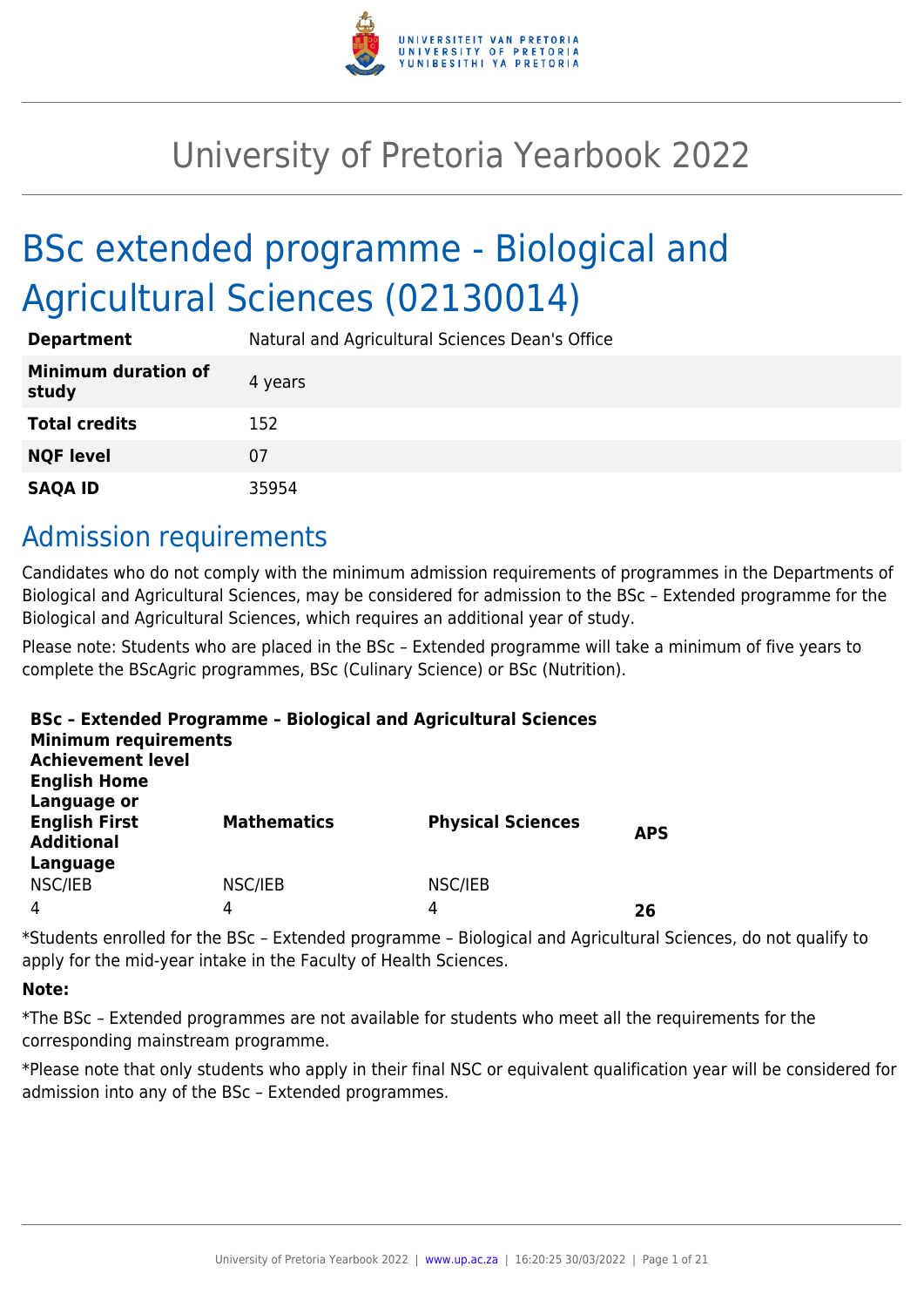

## Additional requirements

- a. Students who are admitted to one of the BSc extended programmes register for one specific programme. Three extended programmes are available:
- BSc (extended programme) Mathematical Sciences
- BSc (extended programme) Biological and Agricultural Sciences
- BSc (extended programme) Physical Sciences
- b. These programmes are followed by students who, as a result of exceptional circumstances, will benefit from an extended programme.
- c. Students who do not comply with the normal three-year BSc entrance requirements for study in the Faculty of Natural and Agricultural Sciences, may nevertheless be admitted to the Faculty by being placed on the BSc (extended programme). Generally the BSc (extended programme) means that the first study year in Mathematics, Physics, Biology and Chemistry is extended to take two years. After completing the BSc (extended programme) successfully, students join the second year of the normal BSc programme to complete their degrees. The possibility of switching over to other faculties such as Engineering, Built Environment and Information Technology, Veterinary Science and Health Sciences, after one or two years in the extended programme, exists. This depends on selection rules and other conditions stipulated by the other faculties.
- d. Students who wish to follow one of the BSc extended programmes will be subjected to an Institutional Proficiency Test and will be considered for admission by the Admissions Committee. Information in this regard is available at the Client Services Centre.
- e. Applications for admission to the BSc (extended programme) should be submitted before 30 September each year. Details are obtainable from the Student Administration at the Faculty of Natural and Agricultural Sciences.
- f. The rules and regulations applicable to the normal study programmes apply mutatis mutandis to the BSc (extended programme), with exceptions as indicated in the regulations pertaining to the BSc (extended programme). For instance, students placed in the BSc (extended programme) must have a National Senior Certificate with admission for degree purposes.
- g. An admissions committee considers applications for the BSc (extended programme) annually. Regarding subject choices, admitted students are individually placed on the BSc (extended programme) according to their prospective field of study. Students may NOT change this placement without the permission of the Chairperson of the admissions committee.

### Other programme-specific information

#### **1.1 Requirements for specific modules**

A candidate who:

- a. does not qualify for STK 110, must enrol for STK 113 and STK 123;
- b. egisters for Mathematical Statistics (WST) and Statistics (STK) modules must take note that WST and STK modules, except for STK 281, may not be taken simultaneously in a programme; a student must take one and only one of the following options:
- WST 111, WST 121, WST 212, WST 211, WST 221, WST 311, WST 312, WST 322, WST 321, and STK 353 or
- WST 111, WST 121, WST 212, WST 211, WST 221, WST 311, WST 312, WST 322, STK320, STK353.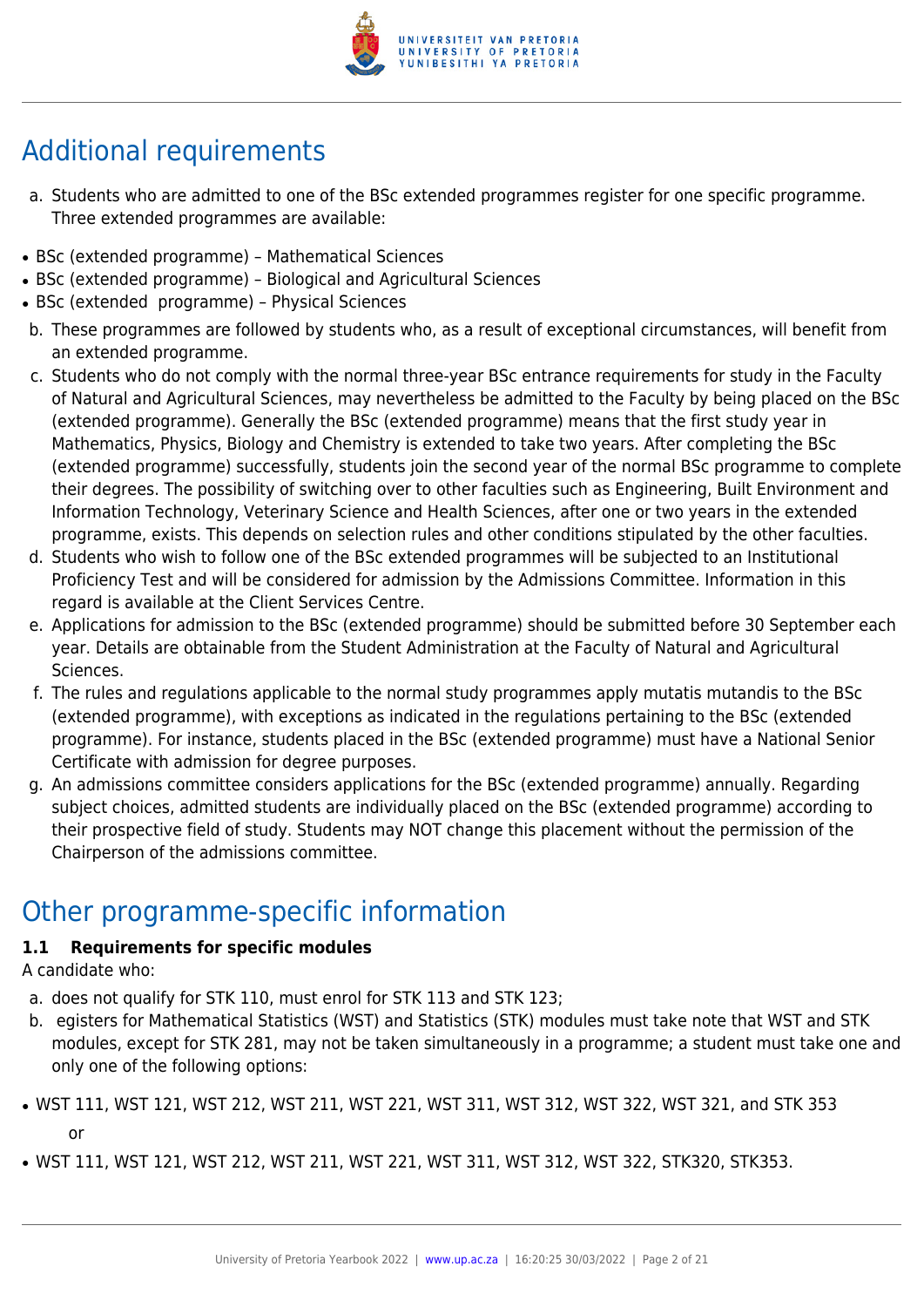

or

- STK 110, STC 122, STK 210, STK 220, WST 212, STK 310, STK 320, STK 353.
- c. registers for a module presented by another faculty must take note of the timetable clashes, prerequisites for that module, subminimum required in examination papers, supplementary examinations, etc.

#### **1.2 Fundamental modules**

- a. It is compulsory for all new first-year students to satisfactorily complete the Academic orientation (UPO 102) and to take Academic information management modules (AIM 111 and AIM 121) and Language and study skills (LST 110). Please see curricula for details.
- b. Students who intend to apply for admission to MBChB or BChD in the second semester, when places become available in those programmes, may be permitted to register for up to 80 module credits and 4 core modules in the first semester during the first year provided that they obtained a final mark of no less than 70% for Grade 12 Mathematics and achieved an APS of 34 or more in the NSC.
- a. The BSc extended programmes are not available for students who meet all the requirements for the corresponding mainstream programme.
- b. Please note that only students who apply in their final NSC or equivalent qualification year will be considered for admission into any of the BSc extended programmes.
- c. Students who are placed on the BSc extended programme will take a minimum of five years to complete the BScAgric, BSc (Culinary Science) or BSc (Nutrition) programmes.
- d. Students enrolled for the BSc extended programme Biological and Agricultural Sciences, do not qualify to apply for the mid-year intake in the Faculty of Health Sciences.
- e. Progression from the BSc extended programme Mathematical Sciences 02130016 to the mathematicsintensive programmes will be considered only if students obtained a GPA of 65% in their first-year modules. Students who pass all first-year modules will be advised on alternative academic pathways. In addition, admission into the BSc (Actuarial and Financial Mathematics) programme will only be considered if students have passed IAS 111 and achieved a minimum mark of 60% in WTW 153 and WST 153.

### Promotion to next study year

#### **Academic promotion requirements**

It is expected of students who register for the first year of the BSc (extended programme) to pass all the prescribed modules of the first year.

It is expected of students accepted into the BSc (extended programme) to finish a complete corresponding BSc first year within the two years of enrolment in the BSc (extended programme). Students who do not show progress during the first semester of the first year will be referred to the Admissions Committee of the Faculty.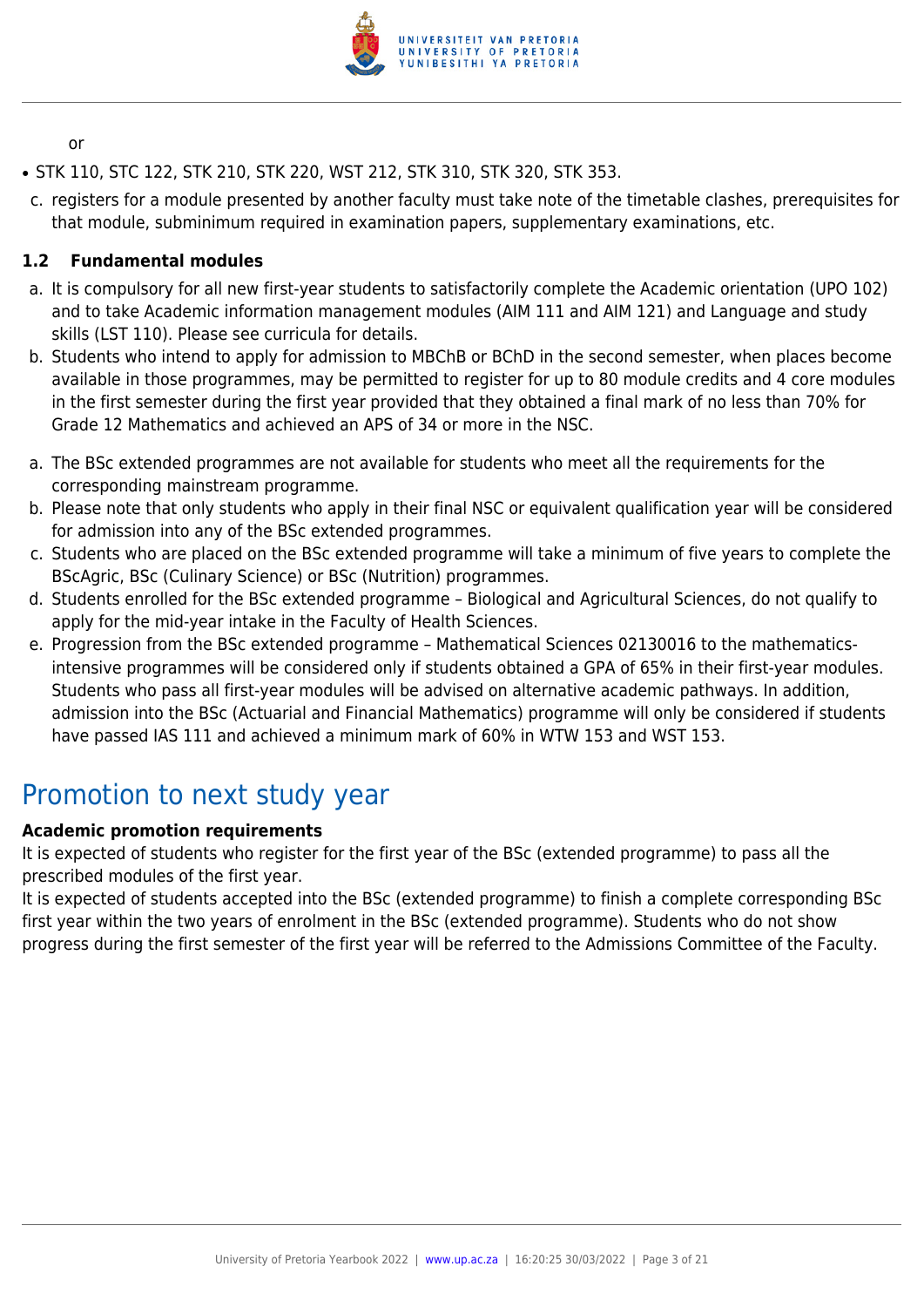

### Curriculum: Year 1

#### **Minimum credits: 88**

Fundamental  $= 24$  $Core = 64$ 

**NB Students may register for an extended programme module only onc**e.

#### **Fundamental modules**

#### **Academic information management 111 (AIM 111)**

| <b>Module credits</b>         | 4.00                                                                                                                                                                                                                                                                                                                                        |
|-------------------------------|---------------------------------------------------------------------------------------------------------------------------------------------------------------------------------------------------------------------------------------------------------------------------------------------------------------------------------------------|
| <b>NQF Level</b>              | 05                                                                                                                                                                                                                                                                                                                                          |
| Service modules               | Faculty of Engineering, Built Environment and Information Technology<br><b>Faculty of Education</b><br><b>Faculty of Economic and Management Sciences</b><br><b>Faculty of Humanities</b><br>Faculty of Law<br><b>Faculty of Health Sciences</b><br><b>Faculty of Natural and Agricultural Sciences</b><br>Faculty of Theology and Religion |
| <b>Prerequisites</b>          | No prerequisites.                                                                                                                                                                                                                                                                                                                           |
| <b>Contact time</b>           | 2 lectures per week                                                                                                                                                                                                                                                                                                                         |
| Language of tuition           | Module is presented in English                                                                                                                                                                                                                                                                                                              |
| <b>Department</b>             | <b>Information Science</b>                                                                                                                                                                                                                                                                                                                  |
| <b>Period of presentation</b> | Semester 1                                                                                                                                                                                                                                                                                                                                  |
|                               |                                                                                                                                                                                                                                                                                                                                             |

#### **Module content**

Find, evaluate, process, manage and present information resources for academic purposes using appropriate technology.

#### **Academic information management 121 (AIM 121)**

| <b>Module credits</b>  | 4.00                                                                                                                                                                                                                                                                                                                                                                  |
|------------------------|-----------------------------------------------------------------------------------------------------------------------------------------------------------------------------------------------------------------------------------------------------------------------------------------------------------------------------------------------------------------------|
| <b>NQF Level</b>       | 05                                                                                                                                                                                                                                                                                                                                                                    |
| <b>Service modules</b> | Faculty of Engineering, Built Environment and Information Technology<br><b>Faculty of Education</b><br>Faculty of Economic and Management Sciences<br><b>Faculty of Humanities</b><br>Faculty of Law<br><b>Faculty of Health Sciences</b><br>Faculty of Natural and Agricultural Sciences<br>Faculty of Theology and Religion<br><b>Faculty of Veterinary Science</b> |
| <b>Prerequisites</b>   | No prerequisites.                                                                                                                                                                                                                                                                                                                                                     |
|                        |                                                                                                                                                                                                                                                                                                                                                                       |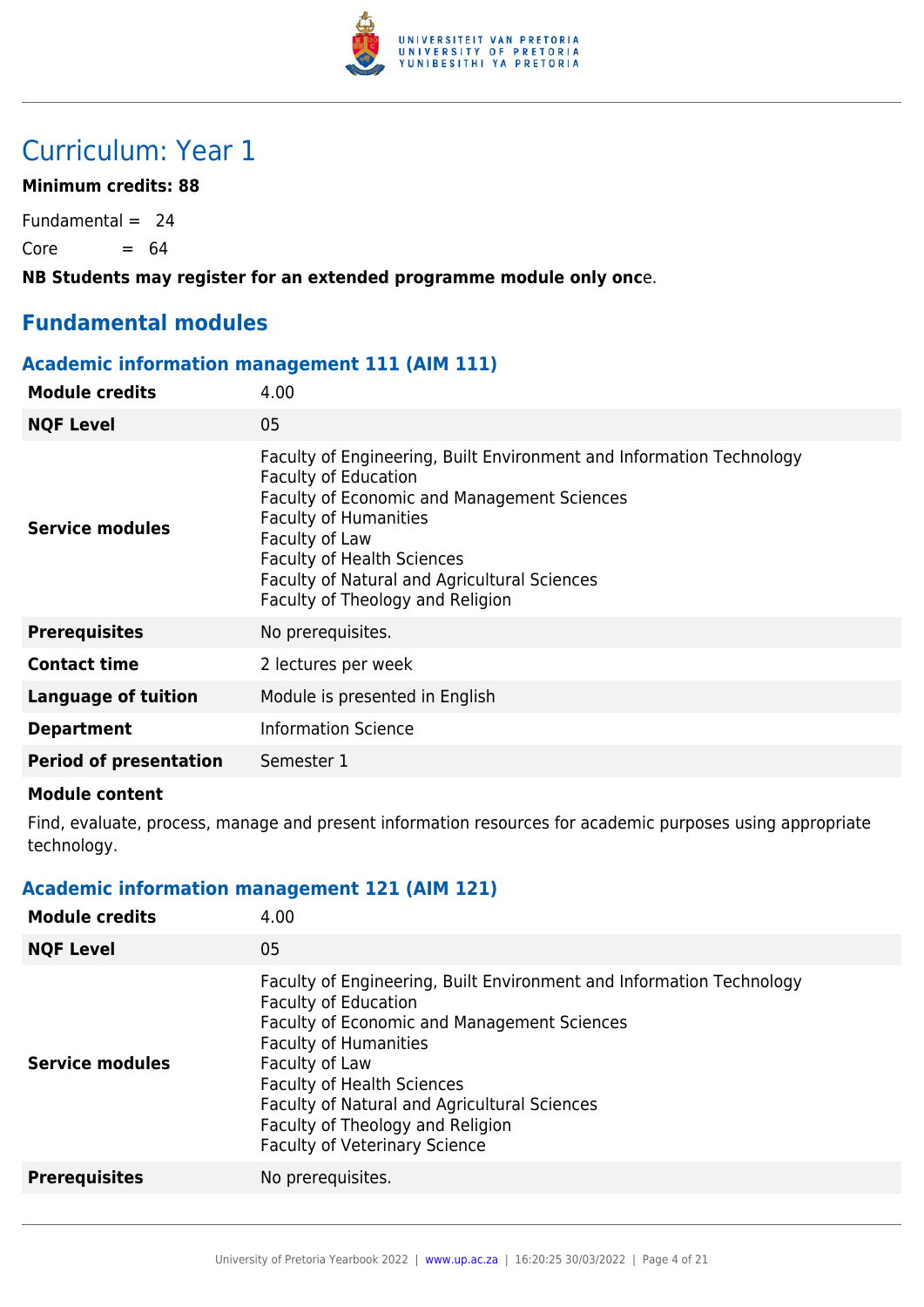

| <b>Contact time</b>           | 2 lectures per week            |
|-------------------------------|--------------------------------|
| Language of tuition           | Module is presented in English |
| <b>Department</b>             | <b>Informatics</b>             |
| <b>Period of presentation</b> | Semester 2                     |

Apply effective search strategies in different technological environments. Demonstrate the ethical and fair use of information resources. Integrate 21st-century communications into the management of academic information.

#### **Language, life and study skills 133 (LST 133)**

| <b>NQF Level</b><br>05<br>Faculty of Engineering, Built Environment and Information Technology<br>Service modules<br>Faculty of Economic and Management Sciences | <b>Module credits</b> | 8.00                                                                |
|------------------------------------------------------------------------------------------------------------------------------------------------------------------|-----------------------|---------------------------------------------------------------------|
|                                                                                                                                                                  |                       |                                                                     |
|                                                                                                                                                                  |                       |                                                                     |
|                                                                                                                                                                  | <b>Prerequisites</b>  | Admission into BSc Four-year programme and BCom Four-year programme |
| 4 discussion classes per week, Foundation Course<br><b>Contact time</b>                                                                                          |                       |                                                                     |
| <b>Language of tuition</b><br>Module is presented in English                                                                                                     |                       |                                                                     |
| Unit for Academic Literacy<br><b>Department</b>                                                                                                                  |                       |                                                                     |
| <b>Period of presentation</b><br>Semester 1                                                                                                                      |                       |                                                                     |

#### **Module content**

In this module students use different information and time management strategies, build academic vocabulary, revise basic grammar concepts and dictionary skills, examine learning styles, memory and note-taking techniques, practise academic reading skills and explore basic research and referencing techniques, learn how to use discourse markers and construct definitions, and are introduced to paragraph writing. The work is set in the context of the students' field of study.

#### **Language, life and study skills 143 (LST 143)**

| <b>Module credits</b>         | 8.00                                                                                                                |
|-------------------------------|---------------------------------------------------------------------------------------------------------------------|
| <b>NQF Level</b>              | 05                                                                                                                  |
| Service modules               | Faculty of Engineering, Built Environment and Information Technology<br>Faculty of Economic and Management Sciences |
| <b>Prerequisites</b>          | LST 133                                                                                                             |
| <b>Contact time</b>           | 4 discussion classes per week, Foundation Course                                                                    |
| <b>Language of tuition</b>    | Module is presented in English                                                                                      |
| <b>Department</b>             | Unit for Academic Literacy                                                                                          |
| <b>Period of presentation</b> | Semester 2                                                                                                          |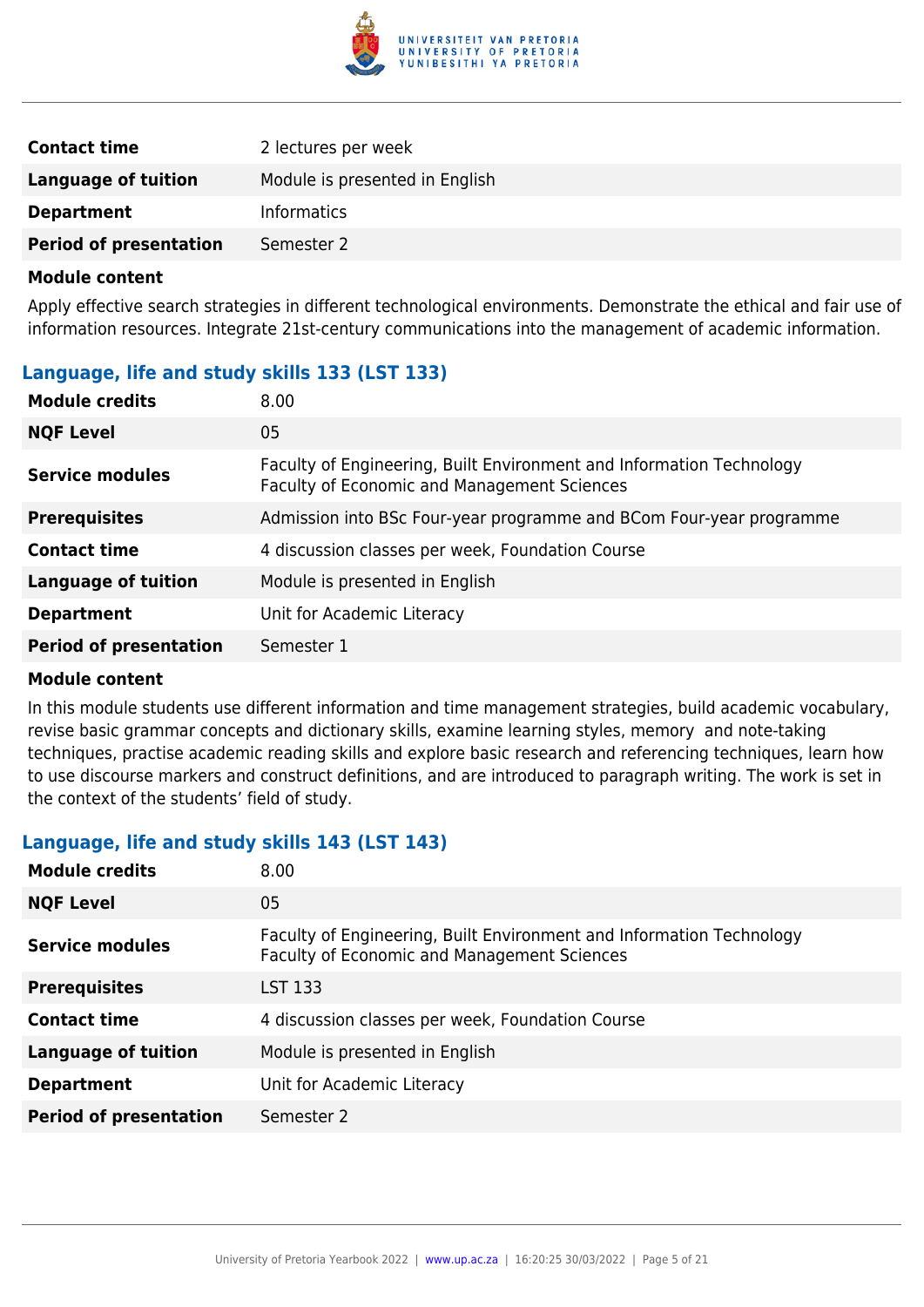

In this module students learn how to interpret and use visual literacy conventions. Students write more advance paragraphs, and also learn how to structure academic writing, how to refine their use of discourse markers and referencing techniques and how to structure their own academic arguments. Students' writing is expected to be rational, clear and concise. As a final assignment all aspects of the LST 133 and LST 143 modules are combined in a research assignment. In this project, students work in writing teams to produce a chapter on a career and to present an oral presentation of aspects of the chapter. The work is set in the context of the students' field of study.

#### **Academic orientation 120 (UPO 120)**

| <b>Module credits</b>         | 0.00                           |
|-------------------------------|--------------------------------|
| <b>NQF Level</b>              | 00                             |
| <b>Language of tuition</b>    | Module is presented in English |
| <b>Department</b>             | Humanities Deans Office        |
| <b>Period of presentation</b> | Year                           |

#### **Core modules**

#### **Chemistry 133 (CMY 133)**

| <b>Module credits</b>         | 8.00                                                                                                    |
|-------------------------------|---------------------------------------------------------------------------------------------------------|
| <b>NQF Level</b>              | 05                                                                                                      |
| Service modules               | Faculty of Engineering, Built Environment and Information Technology<br><b>Faculty of Education</b>     |
| <b>Prerequisites</b>          | Admission to the relevant programme.                                                                    |
| <b>Contact time</b>           | 2 lectures per week, 3 discussion classes per week, Fortnightly practicals,<br><b>Foundation Course</b> |
| <b>Language of tuition</b>    | Module is presented in English                                                                          |
| <b>Department</b>             | Chemistry                                                                                               |
| <b>Period of presentation</b> | Semester 1                                                                                              |

#### **Module content**

Bonding and molecular geometry: VSEPR theory; bonding and organic compounds (structural formulas, classification and nomenclature); matter and its properties; mole concept; reaction stoichiometry; reactions in aqueous solutions: precipitation, acid base and redox. Practical laboratory exercises and assignments are based on the themes covered in the module theory component. The UN sustainable development goals #6, 7 & 12 are addressed in a practical on industrial pollution.

#### **Chemistry 143 (CMY 143)**

| <b>Module credits</b> | 8.00 |
|-----------------------|------|
| <b>NQF Level</b>      | 05   |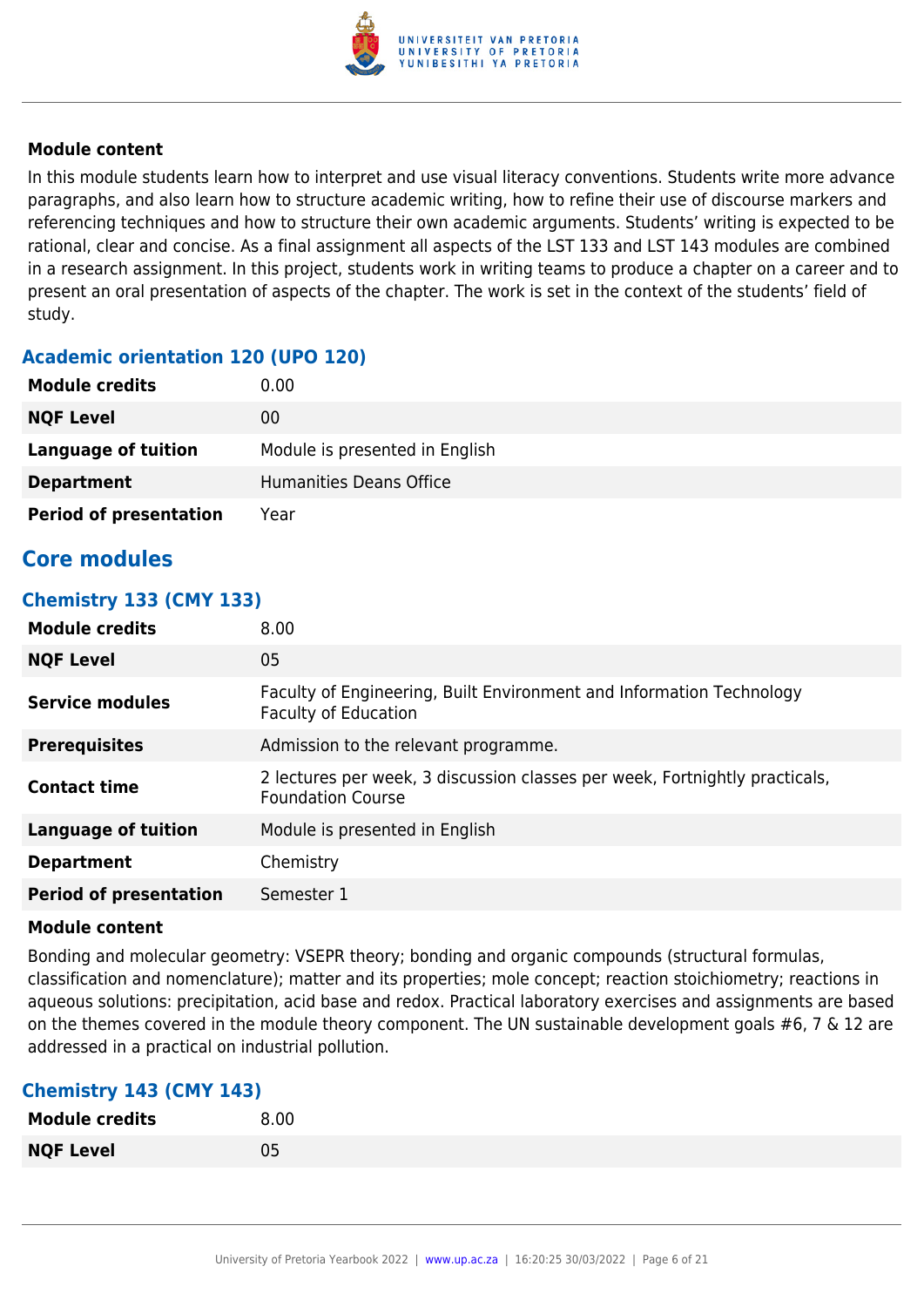

| <b>Service modules</b>        | Faculty of Engineering, Built Environment and Information Technology<br><b>Faculty of Education</b>     |
|-------------------------------|---------------------------------------------------------------------------------------------------------|
| <b>Prerequisites</b>          | <b>CMY 133</b>                                                                                          |
| <b>Contact time</b>           | 2 lectures per week, 3 discussion classes per week, Fortnightly practicals,<br><b>Foundation Course</b> |
| <b>Language of tuition</b>    | Module is presented in English                                                                          |
| <b>Department</b>             | Chemistry                                                                                               |
| <b>Period of presentation</b> | Semester 2                                                                                              |

Bonding and molecular geometry: VSEPR theory; bonding and organic compounds (structural formulas, classification and nomenclature); matter and its properties; mole concept; reaction stoichiometry; reactions in aqueous solutions: precipitation, acid base and redox.

#### **Molecular and cell biology 133 (MLB 133)**

| <b>Module credits</b>         | 8.00                                                                                                                                                                             |
|-------------------------------|----------------------------------------------------------------------------------------------------------------------------------------------------------------------------------|
| <b>NQF Level</b>              | 05                                                                                                                                                                               |
| <b>Service modules</b>        | Faculty of Engineering, Built Environment and Information Technology<br><b>Faculty of Education</b><br><b>Faculty of Health Sciences</b><br><b>Faculty of Veterinary Science</b> |
| <b>Prerequisites</b>          | Admission to the relevant programme.                                                                                                                                             |
| <b>Contact time</b>           | 2 lectures per week, Fortnightly discussions, Fortnightly practicals, Foundation<br>Course                                                                                       |
| <b>Language of tuition</b>    | Module is presented in English                                                                                                                                                   |
| <b>Department</b>             | Department of Plant and Soil Sciences                                                                                                                                            |
| <b>Period of presentation</b> | Semester 1                                                                                                                                                                       |

#### **Module content**

Introduction to life science and life on earth, including the importance and relevance of the Sustainable Development Goals; the scientific method, principles of microscopy, introduction to the molecular structure and function of the cell. Basic chemistry of the cell. Structure and composition of prokaryotic and eukaryotic cells.

#### **Molecular and cell biology 143 (MLB 143)**

| <b>Module credits</b>  | 8.00                                                                                                                                                                             |
|------------------------|----------------------------------------------------------------------------------------------------------------------------------------------------------------------------------|
| <b>NQF Level</b>       | 05                                                                                                                                                                               |
| <b>Service modules</b> | Faculty of Engineering, Built Environment and Information Technology<br><b>Faculty of Education</b><br><b>Faculty of Health Sciences</b><br><b>Faculty of Veterinary Science</b> |
| <b>Prerequisites</b>   | Admission to the relevant programme.                                                                                                                                             |
|                        |                                                                                                                                                                                  |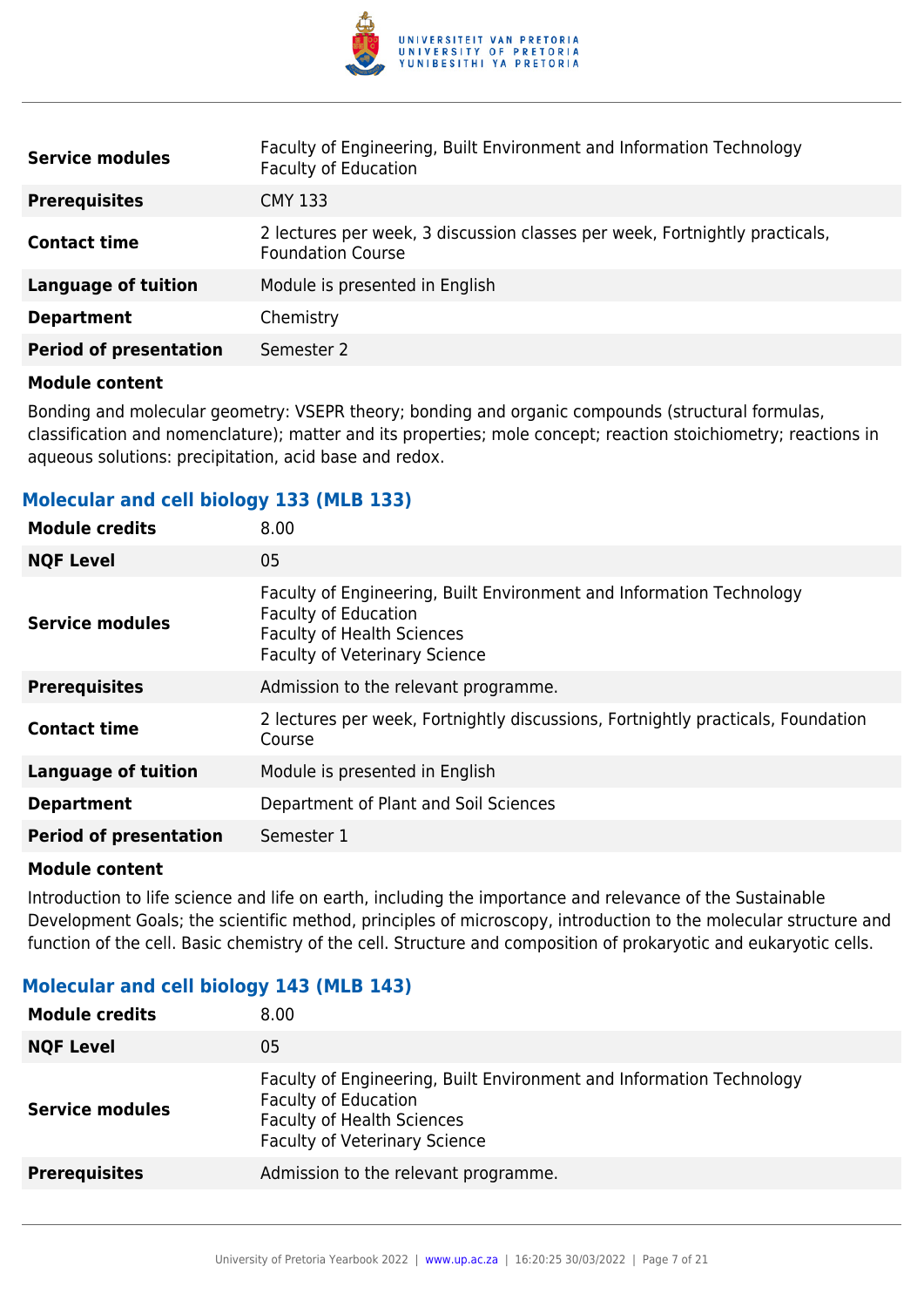

| <b>Contact time</b>           | 2 lectures per week, Fortnightly discussions, Fortnightly practicals, Foundation<br>Course |
|-------------------------------|--------------------------------------------------------------------------------------------|
| Language of tuition           | Module is presented in English                                                             |
| <b>Department</b>             | Department of Plant and Soil Sciences                                                      |
| <b>Period of presentation</b> | Semester 2                                                                                 |

Ultrastructure and function of cellular organelles, membranes and the cytoskeleton. General principles of energy, enzymes and cell metabolism including selected cellular processes, e.g. respiration and photosynthesis.

#### **Physics 133 (PHY 133)**

| <b>Module credits</b>         | 8.00                                                                                                   |
|-------------------------------|--------------------------------------------------------------------------------------------------------|
| <b>NQF Level</b>              | 05                                                                                                     |
| Service modules               | Faculty of Engineering, Built Environment and Information Technology<br><b>Faculty of Education</b>    |
| <b>Prerequisites</b>          | Admission to the relevant programme.                                                                   |
| <b>Contact time</b>           | 2 discussion classes per week, 2 lectures per week, 2 practicals per week,<br><b>Foundation Course</b> |
| <b>Language of tuition</b>    | Module is presented in English                                                                         |
| <b>Department</b>             | Physics                                                                                                |
| <b>Period of presentation</b> | Semester 1                                                                                             |

#### **Module content**

Heat: temperature and scales, work, energy and heat, calorimetry, specific heat, expansion, heat transfer. Measurements: SI-units, measuring error and uncertainty, (graphs), significant figures, mathematical modelling.One-dimensional kinematics. Geometrical optics: reflection, refraction, dispersion, mirrors, thin lenses.

#### **Physics 144 (PHY 144)**

| <b>Module credits</b>         | 8.00                                                         |
|-------------------------------|--------------------------------------------------------------|
| <b>NQF Level</b>              | 05                                                           |
| <b>Service modules</b>        | <b>Faculty of Education</b>                                  |
| <b>Prerequisites</b>          | <b>PHY 133</b>                                               |
| <b>Contact time</b>           | 1 practical per week, 4 lectures per week, Foundation Course |
| <b>Language of tuition</b>    | Module is presented in English                               |
| <b>Department</b>             | Physics                                                      |
| <b>Period of presentation</b> | Semester 2                                                   |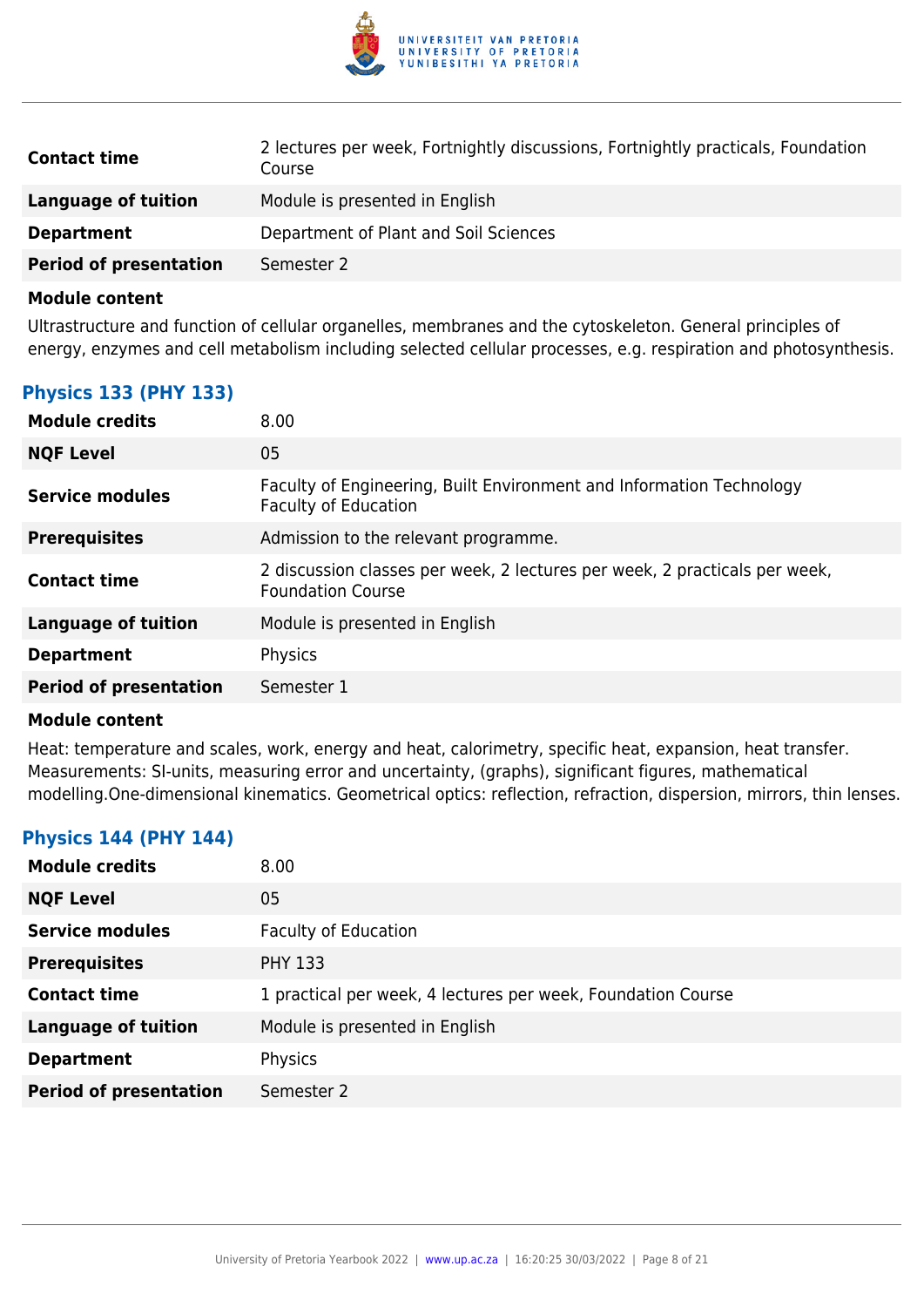

The main topics covered in this module are Mechanics and Thermodynamics. Kinematics: Basic types of motion, one-dimensional motion, two- and three dimensional motion, linear momentum and its conservation, multiobject systems and the centre of mass.

Forces: Types of forces, Newton's Laws of Mechanics and applications, friction.

Energy: Work, heat, conservation of mechanical energy.

Thermodynamics: First law of thermodynamics, empirical gas laws, mechanical model of the ideal gas, energy of the ideal gas, basic thermodynamic processes.

#### **Precalculus 133 (WTW 133)**

| <b>Module credits</b>         | 8.00                                                                                                                                                                                                                                                         |
|-------------------------------|--------------------------------------------------------------------------------------------------------------------------------------------------------------------------------------------------------------------------------------------------------------|
| <b>NQF Level</b>              | 05                                                                                                                                                                                                                                                           |
| Service modules               | <b>Faculty of Education</b><br><b>Faculty of Economic and Management Sciences</b>                                                                                                                                                                            |
| <b>Prerequisites</b>          | BCom Ext prgm students who wish to transfer to BCom Economics or BCom<br>Investment Mgnmt: 50% for Mathematics in Gr 12. BEd programmes: 50% for<br>Mathematics Gr 12. BSc Ext prgm - Biological and Agricultural Sciences: 50% for<br>Mathematics in Gr 12. |
| <b>Contact time</b>           | 1 practical per week, 1 tutorial per week, 3 lectures per week, Foundation Course                                                                                                                                                                            |
| <b>Language of tuition</b>    | Module is presented in English                                                                                                                                                                                                                               |
| <b>Department</b>             | <b>Mathematics and Applied Mathematics</b>                                                                                                                                                                                                                   |
| <b>Period of presentation</b> | Semester 1                                                                                                                                                                                                                                                   |

#### **Module content**

Real numbers, elementary set notation, exponents and radicals. Algebraic expressions, fractional expressions, linear and quadratic equations, inequalities. Coordinate geometry: lines, circles. Functions: definition, notation, piecewise defined functions, domain and range, graphs, transformations of functions, symmetry, even and odd functions, combining functions, one-to-one functions and inverses, polynomial functions and zeros. Sequences, summation notation, arithmetic, geometric sequences, infinite geometric series, annuities and instalments. Degrees and radians, unit circle, trigonometric functions, fundamental identities, trigonometric graphs, trigonometric identities, double-angle, half-angle formulae, trigonometric equations, applications.

This module is offered at the Mamelodi Campus to students from the BSc and BCom Extended programmes. At the Groenkloof Campus it is offered to BEd students.

| 8.00 <sub>1</sub>                                                                                    |
|------------------------------------------------------------------------------------------------------|
| 05                                                                                                   |
| WTW 133 or WTW 135 GS. BCom Extended Programme students who wish to<br>transfer to BCom (Economics): |
| 1 tutorial per week, 3 lectures per week, Foundation Course                                          |
| Module is presented in English                                                                       |
|                                                                                                      |

#### **Mathematics 144 (WTW 144)**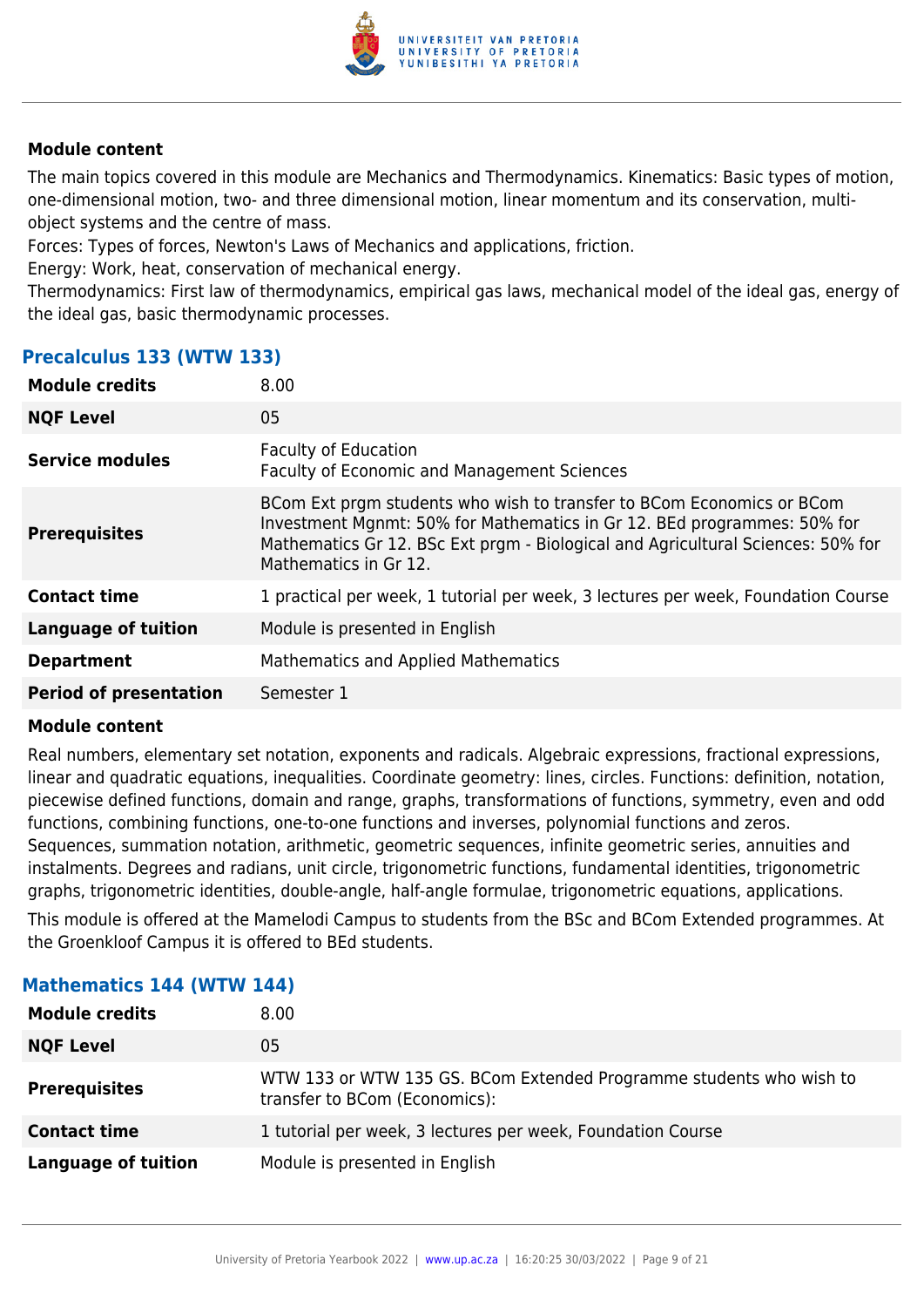

#### **Department** Mathematics and Applied Mathematics

#### **Period of presentation** Semester 2

#### **Module content**

Functions: Rate of change, exponential functions, the natural logarithm, exponential growth and decay, proportionality, power functions, fitting formulas to data. Rates of change and the derivative: Instantaneous rate of change, the derivative function, interpretations of the derivative, the second derivative. Differentiation: Formulas and rules, applications, extremes of a function. All topics are studied in the context of applications.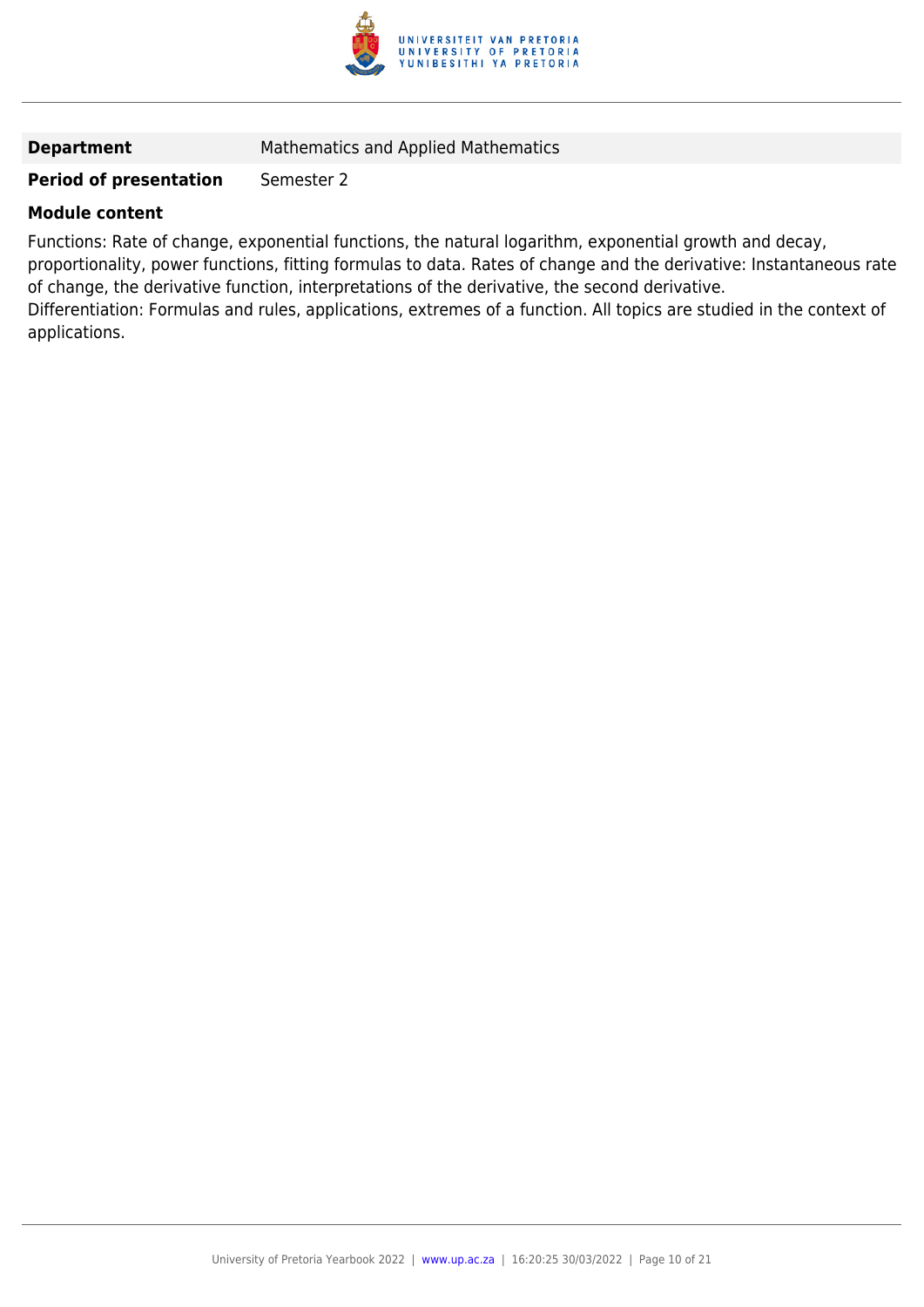

### Curriculum: Year 2

#### **Minimum credits: 32**

 $Core = 32$ 

 $E$ lective  $=$  According to BSc programme of choice

#### **Additional information:**

Students must register for the applicable third-semester modules(second year, first semester) and the secondsemester, modules must be selected from the normal BSc programme of the student's choice.

#### **Equivelent modules:**

- Chemistry extended modules: CMY 133, CMY 143 and CMY 154: Equivelent to BSc module CMY 117
- Molecular and cell biology extended modules: MLB 133, MLB 143 and MLB 153: Equivelent to BSc module MLB 111
- Physics extended modules: PHY 133, PHY 144 and PHY 154: Equivalent to BSc module PHY 131
- Mathematics extended modules: WTW 133, WTW 143 and WTW 154: Equivelent to BSc module WTW 134

**Please note:** If FRK is selected as an elective, INF 183 has to be taken as well.

### **Core modules**

#### **Biometry 120 (BME 120)**

| <b>Module credits</b>         | 16.00                                                                                                                                                               |
|-------------------------------|---------------------------------------------------------------------------------------------------------------------------------------------------------------------|
| <b>NQF Level</b>              | 05                                                                                                                                                                  |
| Service modules               | Faculty of Engineering, Built Environment and Information Technology<br><b>Faculty of Natural and Agricultural Sciences</b><br><b>Faculty of Veterinary Science</b> |
| <b>Prerequisites</b>          | At least 4 (50-59%) in Mathematics in the Grade 12 examination, or at least 50%<br>in both Statistics 113, 123                                                      |
| <b>Contact time</b>           | 1 practical per week, 4 lectures per week                                                                                                                           |
| <b>Language of tuition</b>    | Module is presented in English                                                                                                                                      |
| <b>Department</b>             | <b>Statistics</b>                                                                                                                                                   |
| <b>Period of presentation</b> | Semester 2                                                                                                                                                          |

#### **Module content**

Simple statistical analysis: Data collection and analysis: Samples, tabulation, graphical representation, describing location, spread and skewness. Introductory probability and distribution theory. Sampling distributions and the central limit theorem. Statistical inference: Basic principles, estimation and testing in the one- and two-sample cases (parametric and non-parametric). Introduction to experimental design. One- and twoway designs, randomised blocks. Multiple statistical analysis: Bivariate data sets: Curve fitting (linear and non-linear), growth curves. Statistical inference in the simple regression case. Categorical analysis: Testing goodness of fit and contingency tables. Multiple regression and correlation: Fitting and testing of models. Residual analysis. Computer literacy: Use of computer packages in data analysis and report writing.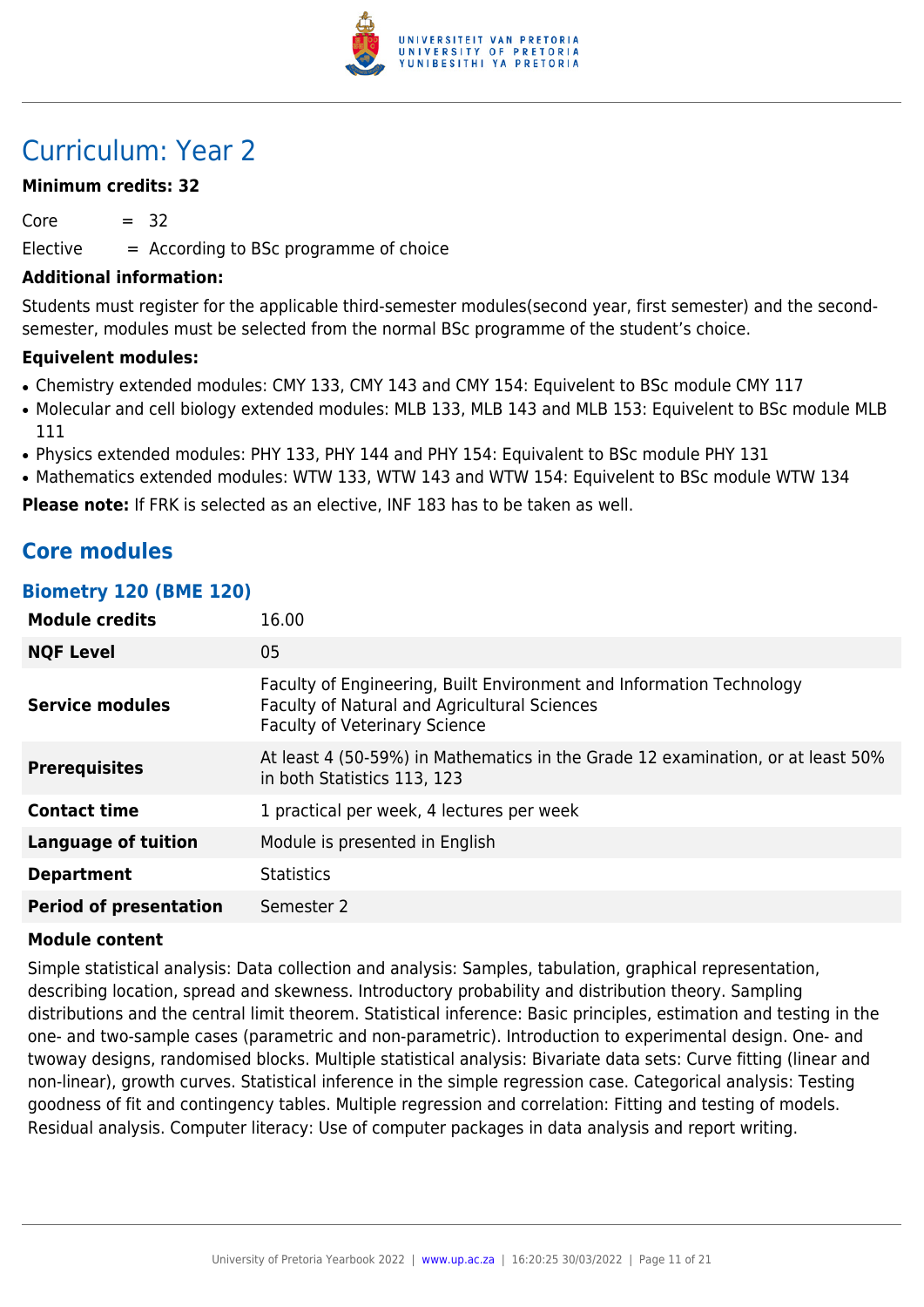

#### **Plants and society 161 (BOT 161)**

| <b>Module credits</b>         | 8.00                                                                                                |
|-------------------------------|-----------------------------------------------------------------------------------------------------|
| <b>NQF Level</b>              | 05                                                                                                  |
| <b>Service modules</b>        | Faculty of Engineering, Built Environment and Information Technology<br><b>Faculty of Education</b> |
| <b>Prerequisites</b>          | <b>MLB 111 GS</b>                                                                                   |
| <b>Contact time</b>           | 2 lectures per week, fortnightly practicals                                                         |
| <b>Language of tuition</b>    | Module is presented in English                                                                      |
| <b>Department</b>             | Department of Plant and Soil Sciences                                                               |
| <b>Period of presentation</b> | Semester 2                                                                                          |
|                               |                                                                                                     |

#### **Module content**

Botanical principles of structure and function; diversity of plants; introductory plant systematics and evolution; role of plants in agriculture and food security; principles and applications of plant biotechnology; economical and valuable medicinal products derived from plants; basic principles of plant ecology and their application in conservation and biodiversity management.

This content aligns with the United Nation's Sustainable Debelopment Goals of No Poverty, Good Health and Well-being, Climate Action, Responsible Consumption and Production, and Life on Land.

|  | <b>General chemistry 127 (CMY 127)</b> |  |  |  |
|--|----------------------------------------|--|--|--|
|--|----------------------------------------|--|--|--|

| <b>Module credits</b>         | 16.00                                                                                                                                                                            |
|-------------------------------|----------------------------------------------------------------------------------------------------------------------------------------------------------------------------------|
| <b>NQF Level</b>              | 05                                                                                                                                                                               |
| <b>Service modules</b>        | Faculty of Engineering, Built Environment and Information Technology<br><b>Faculty of Education</b><br><b>Faculty of Health Sciences</b><br><b>Faculty of Veterinary Science</b> |
| <b>Prerequisites</b>          | Natural and Agricultural Sciences students: CMY 117 GS or CMY 154 GS Health<br>Sciences students: none                                                                           |
| <b>Contact time</b>           | 1 practical per week, 4 lectures per week                                                                                                                                        |
| Language of tuition           | Module is presented in English                                                                                                                                                   |
| <b>Department</b>             | Chemistry                                                                                                                                                                        |
| <b>Period of presentation</b> | Semester 2                                                                                                                                                                       |

#### **Module content**

Theory: General physical-analytical chemistry: Chemical equilibrium, acids and bases, buffers, solubility equilibrium, entropy and free energy, electrochemistry. Organic chemistry: Structure (bonding), nomenclature, isomerism, introductory stereochemistry, introduction to chemical reactions and chemical properties of organic compounds and biological compounds, i.e. carbohydrates and aminoacids. Practical: Molecular structure (model building), synthesis and properties of simple organic compounds.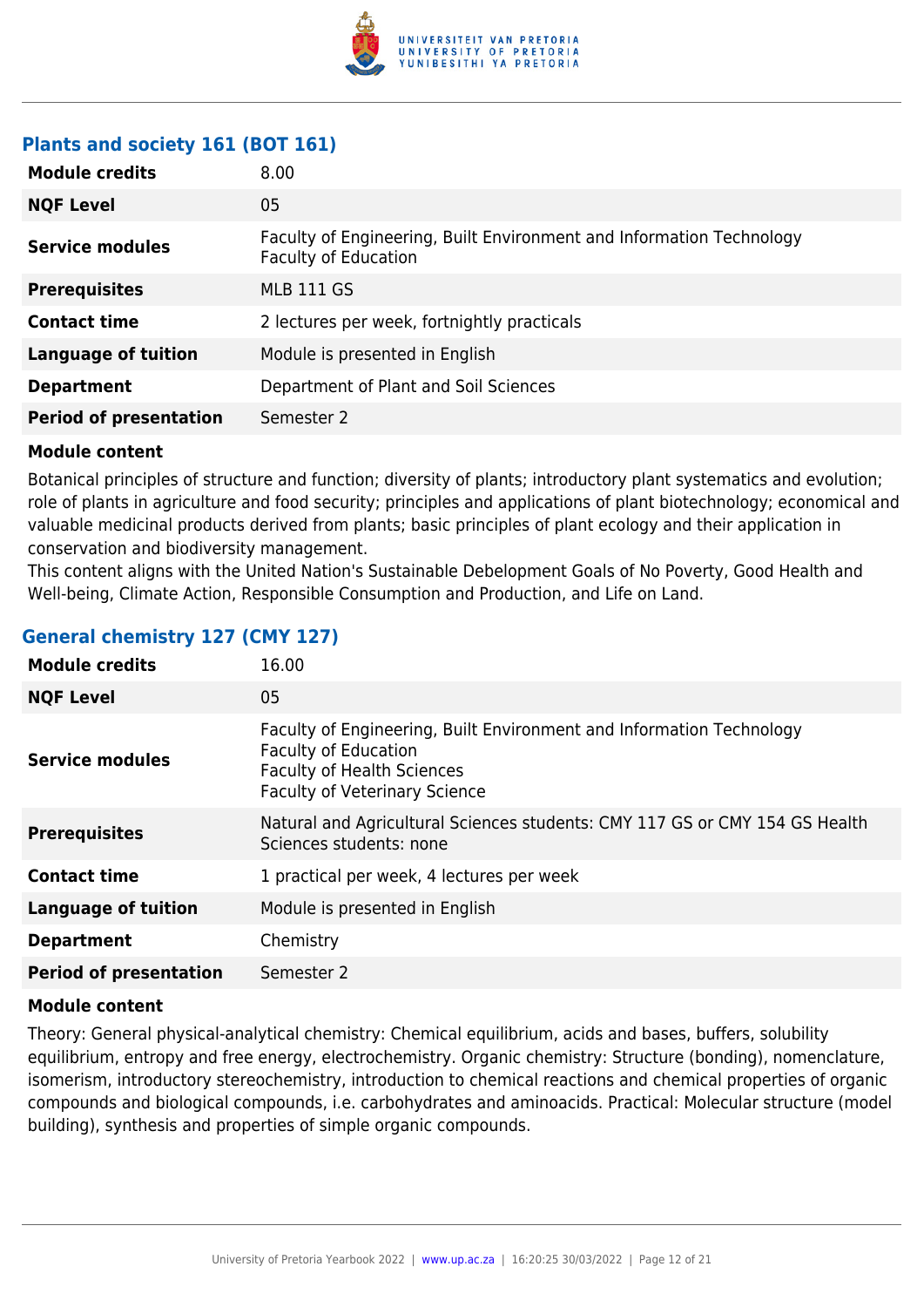

#### **Chemistry 154 (CMY 154)**

| 05<br><b>NQF Level</b><br>Faculty of Engineering, Built Environment and Information Technology<br>Service modules<br><b>Faculty of Education</b><br><b>Prerequisites</b><br>CMY 133 and CMY 143<br>2 tutorials per week, 3 lectures per week, Foundation Course, fortnightly<br><b>Contact time</b><br>practicals<br><b>Language of tuition</b><br>Module is presented in English<br>Chemistry<br><b>Department</b><br><b>Period of presentation</b><br>Semester 1 | <b>Module credits</b> | 8.00 |
|--------------------------------------------------------------------------------------------------------------------------------------------------------------------------------------------------------------------------------------------------------------------------------------------------------------------------------------------------------------------------------------------------------------------------------------------------------------------|-----------------------|------|
|                                                                                                                                                                                                                                                                                                                                                                                                                                                                    |                       |      |
|                                                                                                                                                                                                                                                                                                                                                                                                                                                                    |                       |      |
|                                                                                                                                                                                                                                                                                                                                                                                                                                                                    |                       |      |
|                                                                                                                                                                                                                                                                                                                                                                                                                                                                    |                       |      |
|                                                                                                                                                                                                                                                                                                                                                                                                                                                                    |                       |      |
|                                                                                                                                                                                                                                                                                                                                                                                                                                                                    |                       |      |
|                                                                                                                                                                                                                                                                                                                                                                                                                                                                    |                       |      |

#### **Module content**

Principles of reactivity: energy and chemical reactions. Physical behaviour of gasses, liquids, solids and solutions and the role of intermolecular forces. Rate of reactions: Introduction to Chemical kinetics. Introduction to chemical equilibrium. Introduction to organic chemistry: hybridisation, isomers (structural, geometrical and conformational), additions reactions and reaction mechanisms.

#### **Introductory genetics 161 (GTS 161)**

| <b>Module credits</b>         | 8.00                                                                                                                                        |
|-------------------------------|---------------------------------------------------------------------------------------------------------------------------------------------|
| <b>NQF Level</b>              | 05                                                                                                                                          |
| <b>Service modules</b>        | Faculty of Engineering, Built Environment and Information Technology<br><b>Faculty of Education</b><br><b>Faculty of Veterinary Science</b> |
| <b>Prerequisites</b>          | <b>MLB 111 GS</b>                                                                                                                           |
| <b>Contact time</b>           | 2 lectures per week, fortnightly tutorials                                                                                                  |
| <b>Language of tuition</b>    | Module is presented in English                                                                                                              |
| <b>Department</b>             | Biochemistry, Genetics and Microbiology                                                                                                     |
| <b>Period of presentation</b> | Semester 2                                                                                                                                  |

#### **Module content**

Chromosomes and cell division. Principles of Mendelian inheritance: locus and alleles, dominance interactions, extensions and modifications of basic principles.. Probability studies. Sex determination and sex linked traits. Pedigree analysis. Genetic linkage and chromosome mapping. Chromosome variation.

#### **Introduction to microbiology 161 (MBY 161)**

| <b>Module credits</b>  | 8.00                                                                 |
|------------------------|----------------------------------------------------------------------|
| <b>NOF Level</b>       | 05                                                                   |
| <b>Service modules</b> | Faculty of Engineering, Built Environment and Information Technology |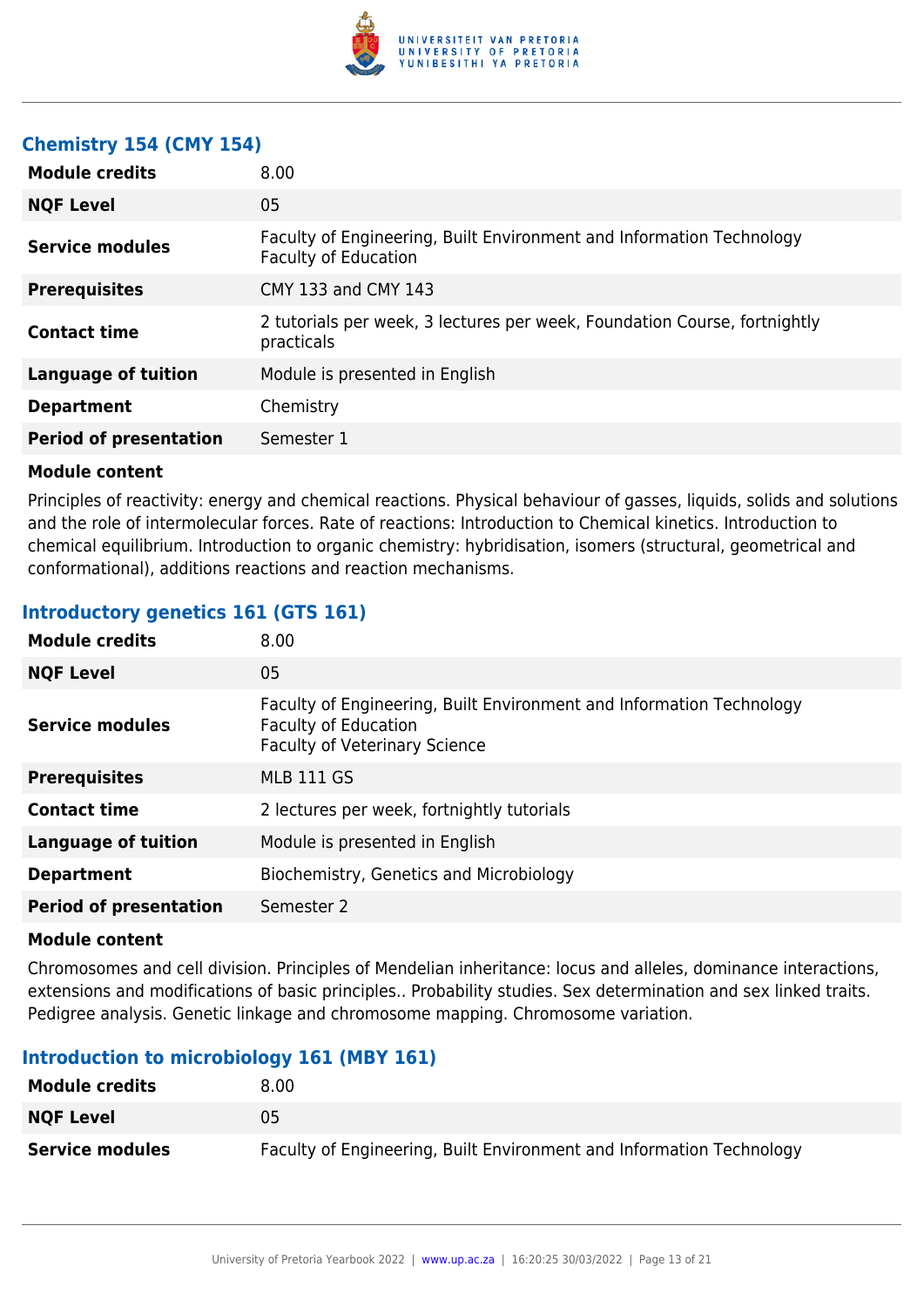

| <b>Prerequisites</b>          | No prerequisites.                          |
|-------------------------------|--------------------------------------------|
| <b>Contact time</b>           | 2 lectures per week, fortnightly tutorials |
| Language of tuition           | Module is presented in English             |
| <b>Department</b>             | Biochemistry, Genetics and Microbiology    |
| <b>Period of presentation</b> | Semester 2                                 |

The module will introduce the student to the field of Microbiology. Basic Microbiological aspects that will be covered include introduction into the diversity of the microbial world (bacteria, archaea, eukaryotic microorganisms and viruses), basic principles of cell structure and function, microbial nutrition and microbial growth and growth control. Applications in Microbiology will be illustrated by specific examples i.e. bioremediation, animal-microbial symbiosis, plant-microbial symbiosis and the use of microorganisms in industrial microbiology. Wastewater treatment, microbial diseases and food will be introduced using specific examples.

#### **Molecular and cell biology 153 (MLB 153)**

| <b>Module credits</b>         | 8.00                                                                    |
|-------------------------------|-------------------------------------------------------------------------|
| <b>NQF Level</b>              | 05                                                                      |
| <b>Service modules</b>        | Faculty of Engineering, Built Environment and Information Technology    |
| <b>Prerequisites</b>          | <b>MLB 143</b>                                                          |
| <b>Contact time</b>           | 2 lectures per week, 2 practicals/tutorials per week, Foundation Course |
| <b>Language of tuition</b>    | Module is presented in English                                          |
| <b>Department</b>             | Biochemistry, Genetics and Microbiology                                 |
| <b>Period of presentation</b> | Semester 1                                                              |
|                               |                                                                         |

#### **Module content**

Cell growth and cell division, Mendelian and human genetics, principles of molecular genetics, principles of recombinant DNA technology and its application.

#### **Physics 154 (PHY 154)**

| <b>Module credits</b>         | 8.00                                                         |
|-------------------------------|--------------------------------------------------------------|
| <b>NQF Level</b>              | 05                                                           |
| <b>Service modules</b>        | <b>Faculty of Education</b>                                  |
| <b>Prerequisites</b>          | <b>PHY 143</b>                                               |
| <b>Contact time</b>           | 1 practical per week, 4 lectures per week, Foundation Course |
| <b>Language of tuition</b>    | Module is presented in English                               |
| <b>Department</b>             | Physics                                                      |
| <b>Period of presentation</b> | Semester 1                                                   |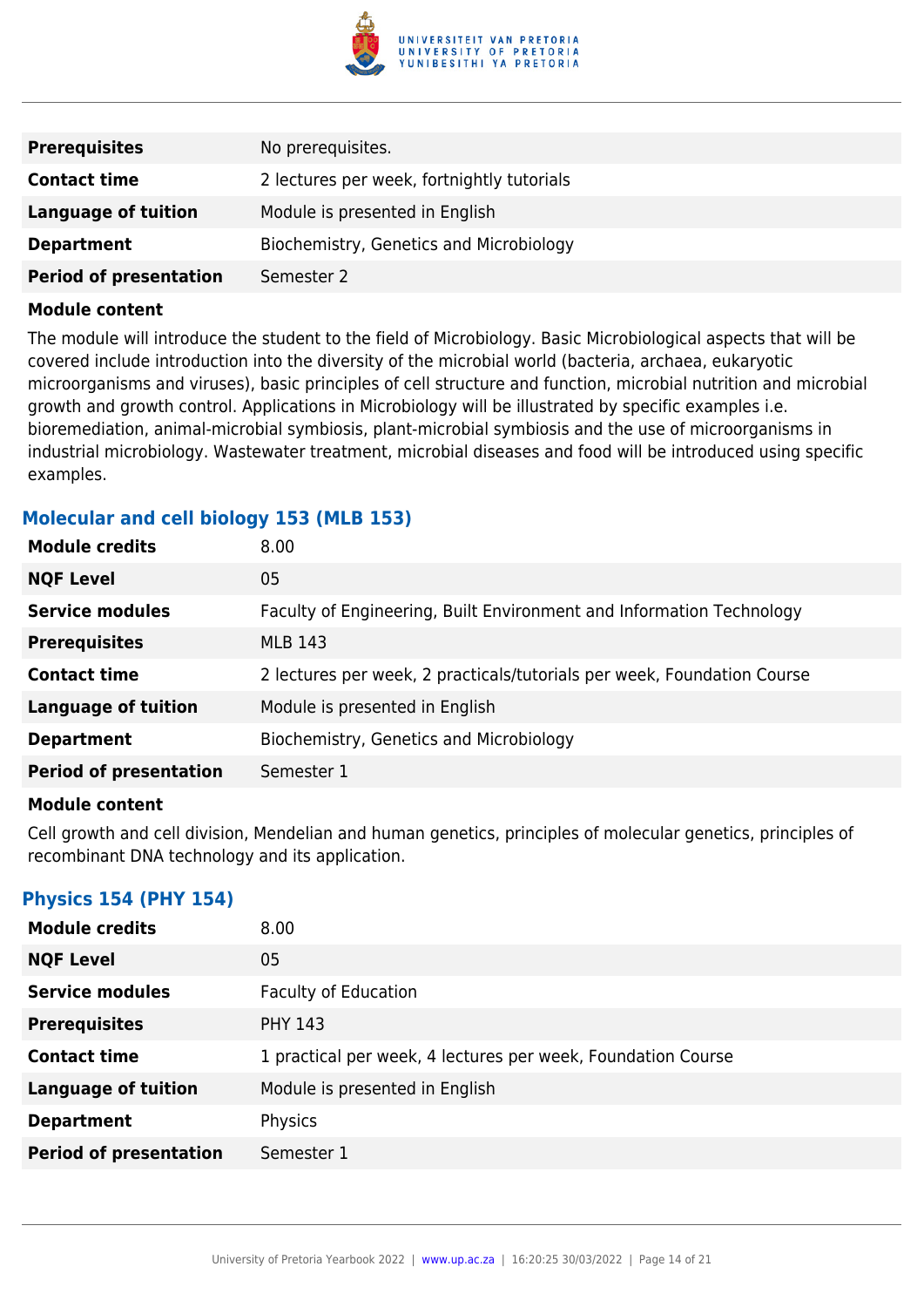

The main topic in this module is Electricity, Sound, Optics, and Modern Physics.

Static Electricity: Electric charge and force, electric field, the electric energy, electric potential, conservation of electrical energy.

Flow of charge: Capacitors, application of charge flow to nerves.

Sound: Vibrations, waves in unconfined and confined media, applications to human hearing.

Optics: Reflection, refraction, applications to optometry and ophthalmology.

Atomic physics: Atomic models, x-rays.

Nuclear physics: The stable atomic nucleus, radioactivity, nuclear spin and applications to medical diagnostics.

#### **Mathematics 154 (WTW 154)**

| <b>Module credits</b>         | 8.00                                                        |
|-------------------------------|-------------------------------------------------------------|
| <b>NQF Level</b>              | 05                                                          |
| <b>Prerequisites</b>          | <b>WTW 144</b>                                              |
| <b>Contact time</b>           | 1 tutorial per week, 3 lectures per week, Foundation Course |
| <b>Language of tuition</b>    | Module is presented in English                              |
| <b>Department</b>             | <b>Mathematics and Applied Mathematics</b>                  |
| <b>Period of presentation</b> | Semester 1                                                  |

#### **Module content**

Integration: Accumulated change, the definite integral, anti-derivatives, the definite integral as an area, interpretations of the definite integral.

Matrices and systems of linear equations: Matrix addition and scalar multiplication, matrix multiplication, systems of linear equations. All topics are studied in the context of applications.

#### **Animal diversity 161 (ZEN 161)**

| <b>Module credits</b>         | 8.00                                                                |
|-------------------------------|---------------------------------------------------------------------|
| <b>NQF Level</b>              | 05                                                                  |
| <b>Service modules</b>        | <b>Faculty of Education</b><br><b>Faculty of Veterinary Science</b> |
| <b>Prerequisites</b>          | No prerequisites.                                                   |
| <b>Contact time</b>           | 2 lectures per week, fortnightly practicals                         |
| <b>Language of tuition</b>    | Module is presented in English                                      |
| <b>Department</b>             | Zoology and Entomology                                              |
| <b>Period of presentation</b> | Semester 2                                                          |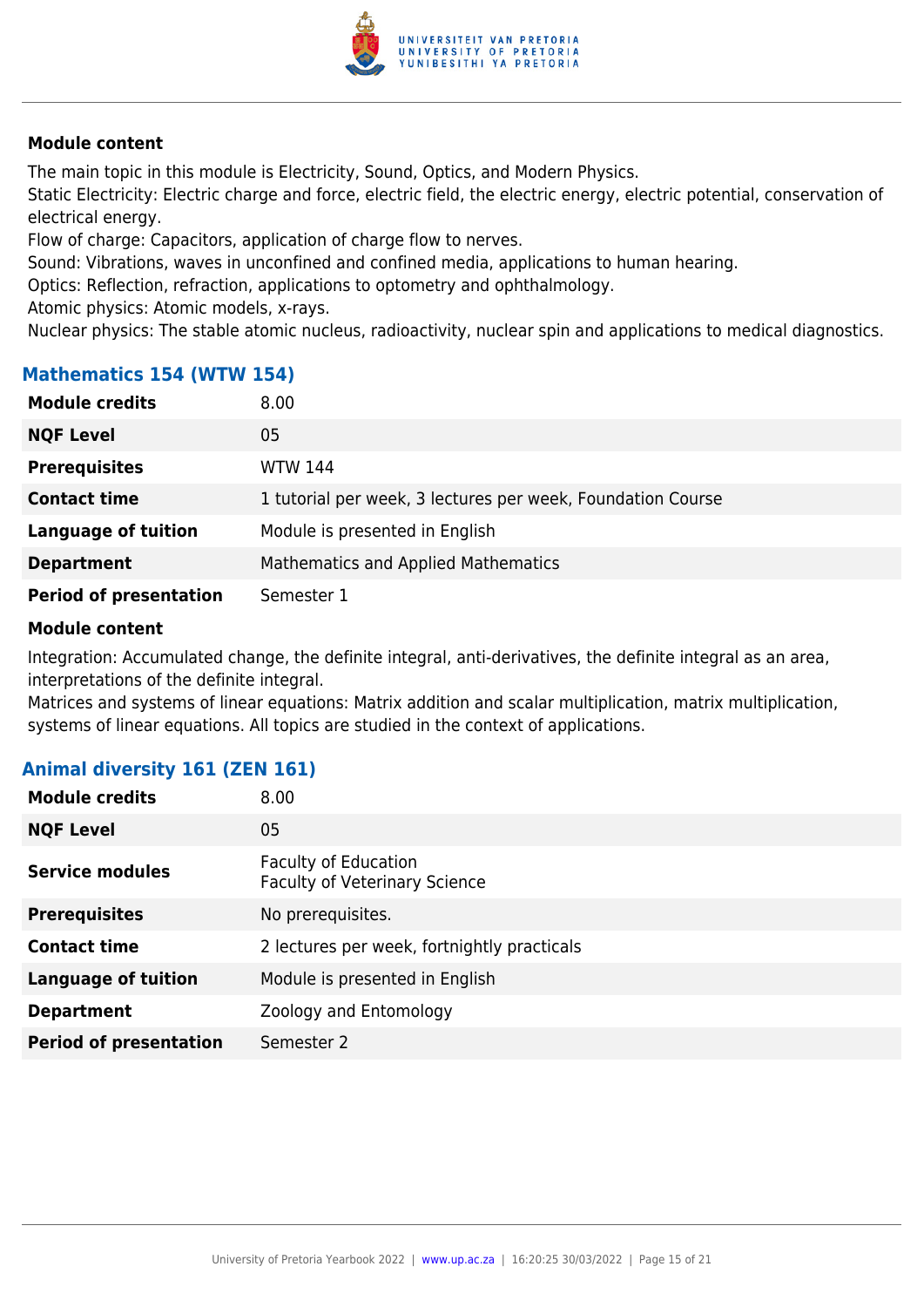

Animal classification, phylogeny organisation and terminology. Evolution of the various animal phyla, morphological characteristics and life cycles of parasitic and non-parasitic animals. Structure and function of reproductive,

respiratory, excretory, circulatory and digestive systems in various animal phyla. In-class discussion will address the sustainable development goals #3, 12, 13, 14 and 15 (Good Health and Well-being. Responsible Consumption and Production, Climate Action, Life Below Water, Life on Land).

#### **Elective modules**

#### **Introduction: Human anatomy and embryology 121 (ANA 121)**

| <b>Module credits</b>         | 4.00                                                         |
|-------------------------------|--------------------------------------------------------------|
| <b>NQF Level</b>              | 05                                                           |
| <b>Service modules</b>        | Faculty of Natural and Agricultural Sciences                 |
| <b>Prerequisites</b>          | MLB 111 and CMY 117; Only for BSc Medical Sciences students. |
| <b>Contact time</b>           | 1 lecture per week, 1 practical per week                     |
| <b>Language of tuition</b>    | Module is presented in English                               |
| <b>Department</b>             | Anatomy                                                      |
| <b>Period of presentation</b> | Semester 2                                                   |

#### **Module content**

Terminology, musculo-skeletal system, nervous system, surface anatomy, cardiovascular system, respiratory system, urogenital system, gastro-intestinal system, endocrine system, introductory osteology and joints, introductory embryology.

#### **Human osteology 122 (ANA 122)**

| 4.00                                                        |
|-------------------------------------------------------------|
| 05                                                          |
| Faculty of Natural and Agricultural Sciences                |
| CMY 117 and MLB 111; Only for BSc Medical Sciences students |
| 1 lecture per week, 1 practical per week                    |
| Module is presented in English                              |
| Anatomy                                                     |
| Semester 2                                                  |
|                                                             |

#### **Module content**

Introduction to osteology, bone function and classification, humerus, radius, ulna, femur, tibia, fibula, clavicle, scapula, ribs, sternum, vertebrae, pelvis, hand and foot bones, sesamoid bones, skull, mandible, joints.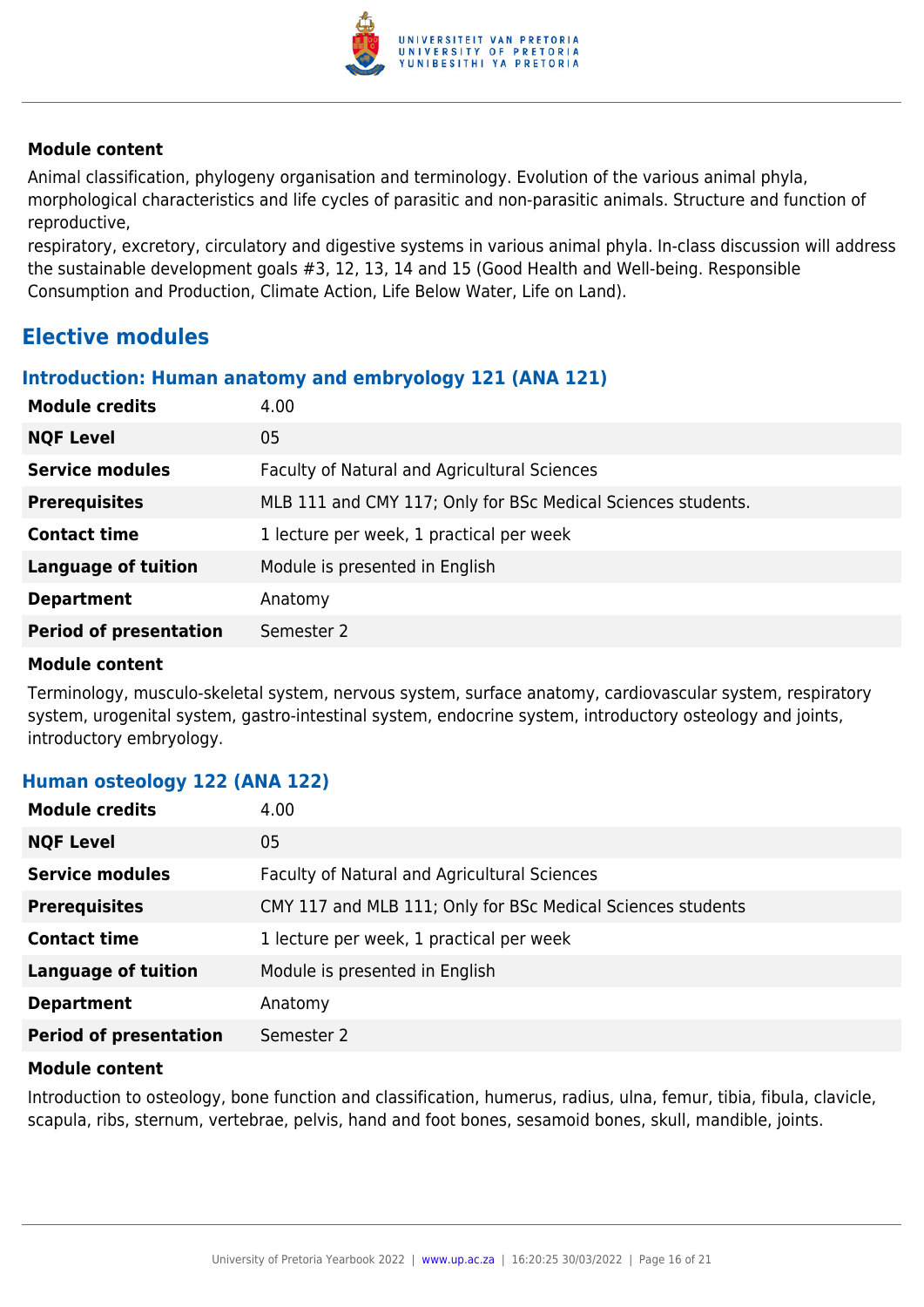

#### **Basic human histology 126 (ANA 126)**

| <b>Module credits</b>         | 4.00                                                         |
|-------------------------------|--------------------------------------------------------------|
| <b>NQF Level</b>              | 05                                                           |
| <b>Service modules</b>        | Faculty of Natural and Agricultural Sciences                 |
| <b>Prerequisites</b>          | CMY 117 and MLB 111; Only for BSc Medical Sciences students. |
| <b>Contact time</b>           | 1 lecture per week, 1 practical per week                     |
| <b>Language of tuition</b>    | Module is presented in English                               |
| <b>Department</b>             | Anatomy                                                      |
| <b>Period of presentation</b> | Semester 2                                                   |

#### **Module content**

General introduction to cells and tissue, terminology, the cell and cytoplasm, organelles and inclusions, surface and glandular epithelium, general connective tissue, specialised connective tissue, namely cartilage, bone, blood and haemopoietic tissue, muscle and nervous tissue.

#### **Introduction to the philosophy of medicine 155 (FIL 155)**

| <b>Module credits</b>         | 6.00                                                                              |
|-------------------------------|-----------------------------------------------------------------------------------|
| <b>NQF Level</b>              | 05                                                                                |
| <b>Service modules</b>        | <b>Faculty of Health Sciences</b><br>Faculty of Natural and Agricultural Sciences |
| <b>Prerequisites</b>          | No prerequisites.                                                                 |
| <b>Contact time</b>           | 1 lecture per week                                                                |
| <b>Language of tuition</b>    | Module is presented in English                                                    |
| <b>Department</b>             | Philosophy                                                                        |
| <b>Period of presentation</b> | Semester 1                                                                        |

#### **Module content**

This module consists of two components: first, a philosophy of science component which provides an introduction to scientific reasoning and philosophical debates on scientific method; and secondly, a philosophy of medicine component which focuses on the relation between causation and the concept of disease and on the nature of evidence-based medicine.

#### **Financial accounting 111 (FRK 111)**

| <b>Module credits</b>  | 10.00                                                                                                                                                                 |
|------------------------|-----------------------------------------------------------------------------------------------------------------------------------------------------------------------|
| <b>NQF Level</b>       | 05                                                                                                                                                                    |
| <b>Service modules</b> | Faculty of Engineering, Built Environment and Information Technology<br><b>Faculty of Education</b><br>Faculty of Law<br>Faculty of Natural and Agricultural Sciences |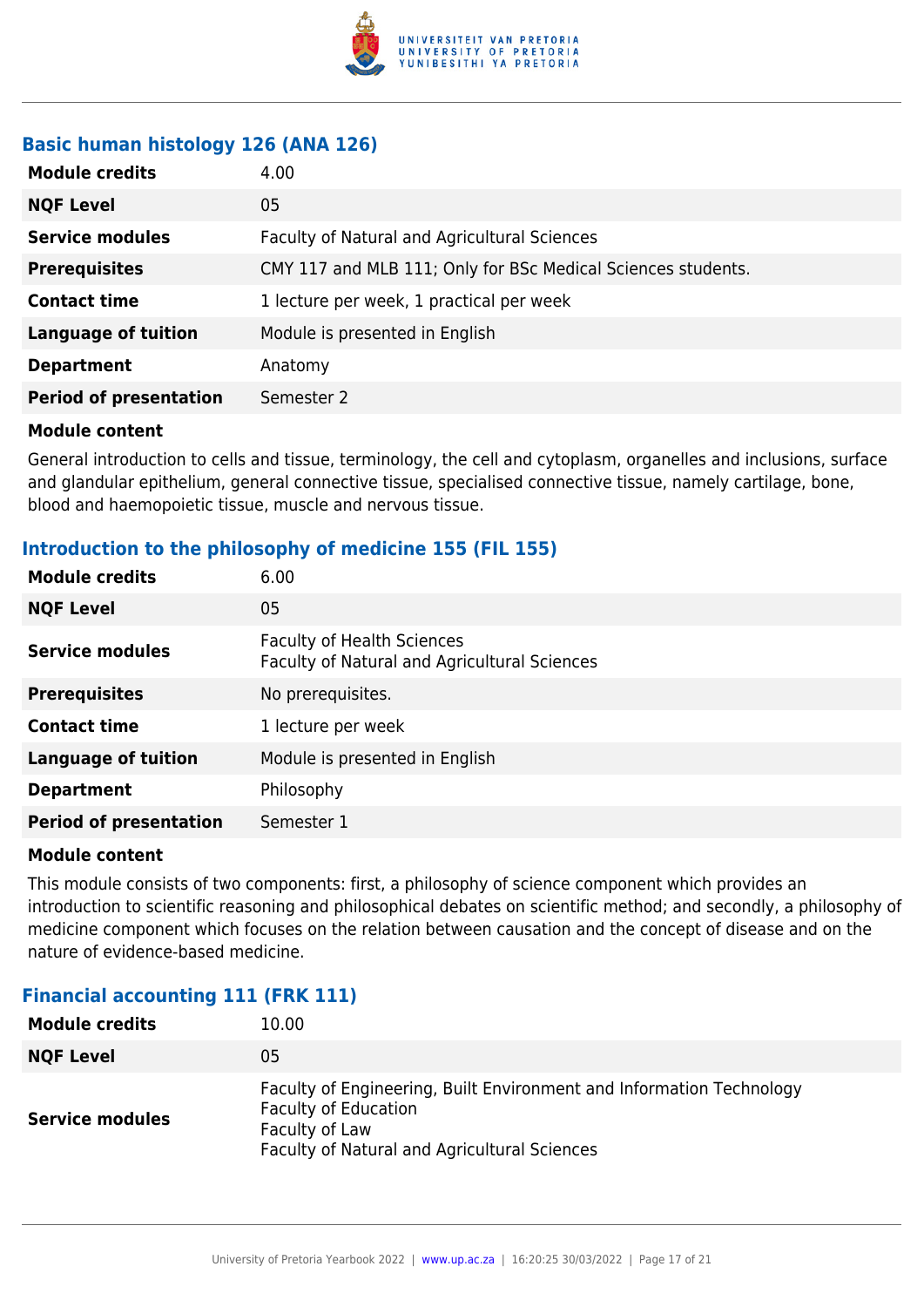

| <b>Prerequisites</b>          | No prerequisites.              |
|-------------------------------|--------------------------------|
| <b>Contact time</b>           | 4 lectures per week            |
| <b>Language of tuition</b>    | Module is presented in English |
| <b>Department</b>             | Accounting                     |
| <b>Period of presentation</b> | Semester 1                     |

The nature and function of accounting; the development of accounting; financial position; financial result; the recording process; processing of accounting data; treatment of VAT; elementary income statement and balance sheet; flow of documents; accounting systems; introduction to internal control and internal control measures; bank reconciliations; control accounts; adjustments; financial statements of a sole proprietorship; the accounting framework.

#### **Financial accounting 121 (FRK 121)**

| 12.00                                                                                                                                               |
|-----------------------------------------------------------------------------------------------------------------------------------------------------|
| 05                                                                                                                                                  |
| Faculty of Engineering, Built Environment and Information Technology<br><b>Faculty of Education</b><br>Faculty of Natural and Agricultural Sciences |
| <b>FRK 111 GS</b>                                                                                                                                   |
| 4 lectures per week                                                                                                                                 |
| Module is presented in English                                                                                                                      |
| Accounting                                                                                                                                          |
| Semester 2                                                                                                                                          |
|                                                                                                                                                     |

#### **Module content**

Property, plant and equipment; intangible assets; inventories; liabilities; presentation of financial statements; enterprises without profit motive; partnerships; companies; close corporations; cash flow statements; analysis and interpretation of financial statements.

#### **Physiology 110 (FSG 110)**

| <b>Module credits</b>      | 6.00                                                                         |
|----------------------------|------------------------------------------------------------------------------|
| <b>NQF Level</b>           | 05                                                                           |
| <b>Service modules</b>     | <b>Faculty of Humanities</b><br>Faculty of Natural and Agricultural Sciences |
| <b>Prerequisites</b>       | No prerequisites.                                                            |
| <b>Contact time</b>        | 3 lectures per week                                                          |
| <b>Language of tuition</b> | Module is presented in English                                               |
| <b>Department</b>          | Physiology                                                                   |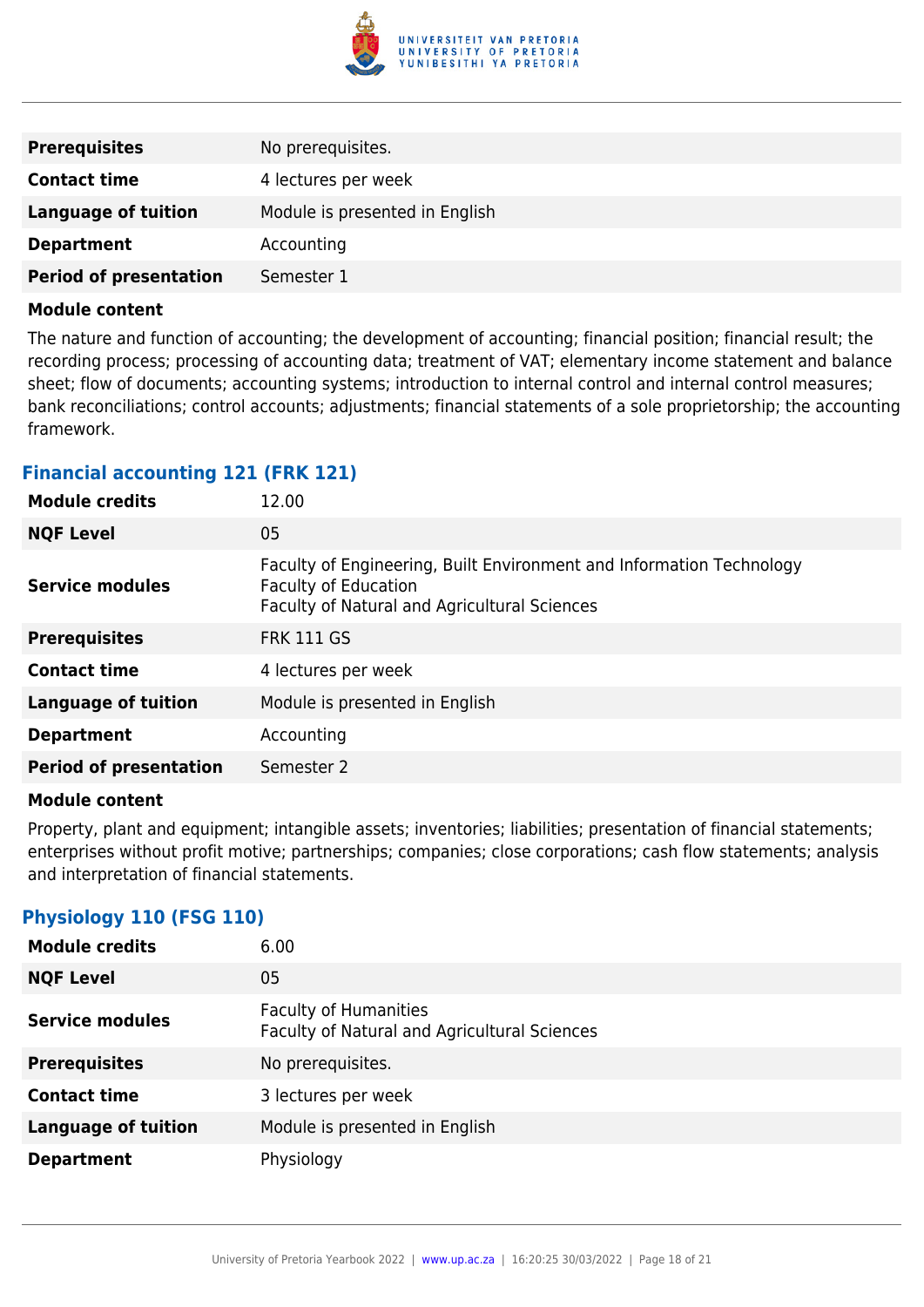

#### **Period of presentation** Semester 1

#### **Module content**

Introduction (terminology and anatomical orientation); chemical principles; cytology and histology; neurophysiology and the senses; haematology and body fluids; cardiovascular system.

#### **Physiology 120 (FSG 120)**

| <b>Module credits</b>         | 6.00                                                                         |
|-------------------------------|------------------------------------------------------------------------------|
| <b>NQF Level</b>              | 05                                                                           |
| <b>Service modules</b>        | <b>Faculty of Humanities</b><br>Faculty of Natural and Agricultural Sciences |
| <b>Prerequisites</b>          | <b>FSG 110</b>                                                               |
| <b>Contact time</b>           | 3 lectures per week                                                          |
| <b>Language of tuition</b>    | Module is presented in English                                               |
| <b>Department</b>             | Physiology                                                                   |
| <b>Period of presentation</b> | Semester 2                                                                   |

#### **Module content**

Respiratory system; nutrition; digestion and metabolism; kidneys and acid-base equilibrium; endocrinology; reproduction physiology and reproduction; skin and body temperatures.

#### **Informatics 183 (INF 183)**

| <b>Module credits</b>         | 3.00                           |
|-------------------------------|--------------------------------|
| <b>NQF Level</b>              | 05                             |
| <b>Prerequisites</b>          | No prerequisites.              |
| <b>Contact time</b>           | 1 practical per week           |
| <b>Language of tuition</b>    | Module is presented in English |
| <b>Department</b>             | <b>Informatics</b>             |
| <b>Period of presentation</b> | Year                           |

**Module content**

Computer processing of accounting information.

#### **Psychology 110 (SLK 110)**

| <b>Module credits</b>  | 12.00                                                                                                                                                                                           |
|------------------------|-------------------------------------------------------------------------------------------------------------------------------------------------------------------------------------------------|
| <b>NQF Level</b>       | 05                                                                                                                                                                                              |
| <b>Service modules</b> | Faculty of Engineering, Built Environment and Information Technology<br><b>Faculty of Education</b><br><b>Faculty of Health Sciences</b><br><b>Faculty of Natural and Agricultural Sciences</b> |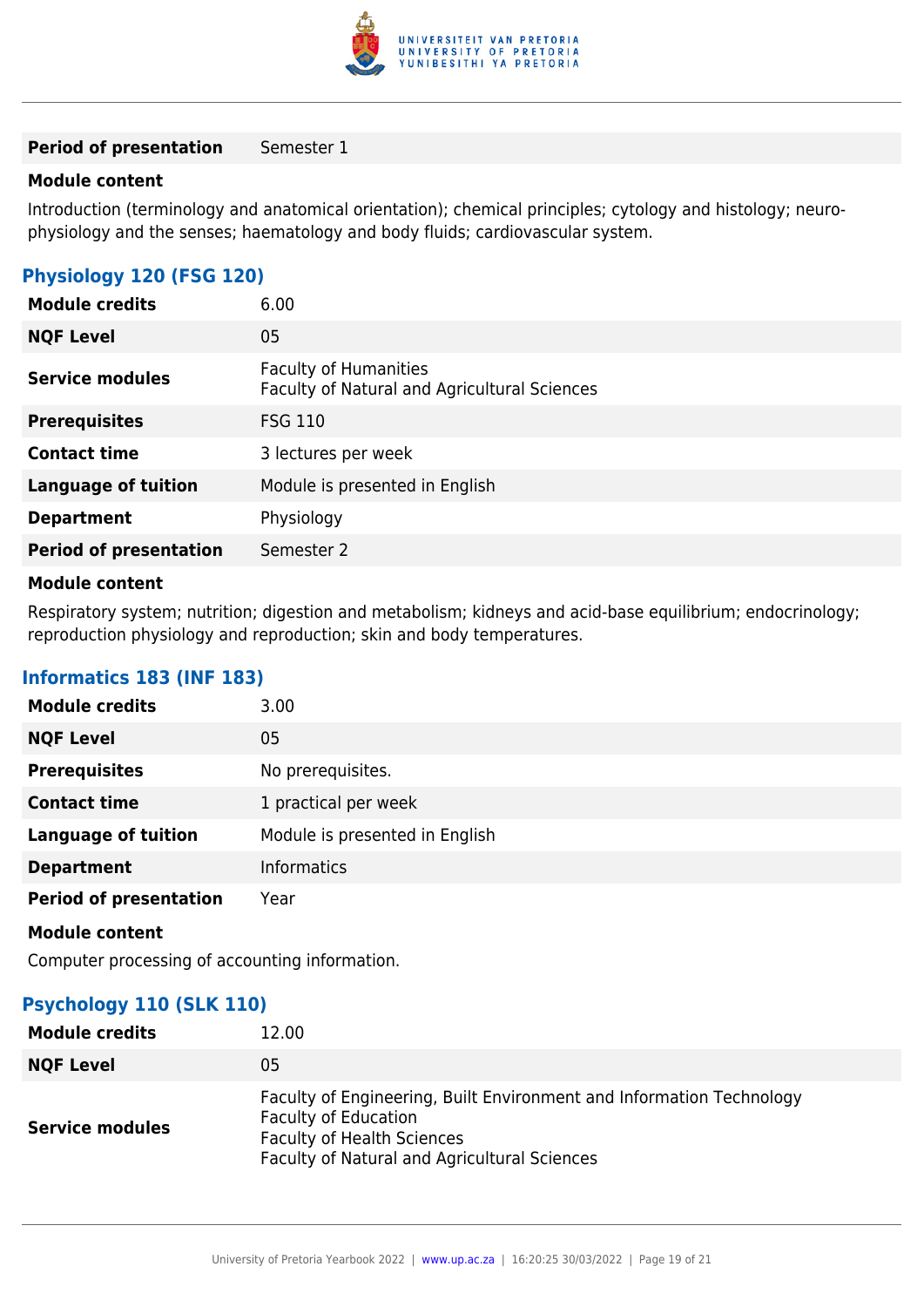

| <b>Prerequisites</b>          | No prerequisites.                                  |
|-------------------------------|----------------------------------------------------|
| <b>Contact time</b>           | 2 discussion classes per week, 2 lectures per week |
| Language of tuition           | Module is presented in English                     |
| <b>Department</b>             | Psychology                                         |
| <b>Period of presentation</b> | Semester 1                                         |

This module is a general orientation to Psychology. An introduction is given to various theoretical approaches in Psychology, and the development of Psychology as a science is discussed. Selected themes from everyday life are explored and integrated with psychological principles. This module focuses on major personality theories. An introduction is given to various paradigmatic approaches in Psychology.

#### **Psychology 120 (SLK 120)**

| <b>Module credits</b>         | 12.00                                                                                                                                                                                    |
|-------------------------------|------------------------------------------------------------------------------------------------------------------------------------------------------------------------------------------|
| <b>NQF Level</b>              | 05                                                                                                                                                                                       |
| <b>Service modules</b>        | Faculty of Engineering, Built Environment and Information Technology<br><b>Faculty of Education</b><br><b>Faculty of Health Sciences</b><br>Faculty of Natural and Agricultural Sciences |
| <b>Prerequisites</b>          | No prerequisites.                                                                                                                                                                        |
| <b>Contact time</b>           | 2 discussion classes per week, 2 lectures per week                                                                                                                                       |
| <b>Language of tuition</b>    | Module is presented in English                                                                                                                                                           |
| <b>Department</b>             | Psychology                                                                                                                                                                               |
| <b>Period of presentation</b> | Semester 2                                                                                                                                                                               |

#### **Module content**

This module introduces the student to a basic knowledge and understanding of the biological basis of human behaviour. The module addresses the key concepts and terminology related to the biological subsystem, the rules and principles guiding biological psychology, and identification of the interrelatedness of different biological systems and subsystems. In this module various cognitive processes are studied, including perception, memory, thinking, intelligence and creativity. Illustrations are given of various thinking processes, such as problem solving, critical, analytic and integrative thinking.

#### **Basic food preparation 121 (VDS 121)**

| <b>Module credits</b>      | 6.00                                     |
|----------------------------|------------------------------------------|
| <b>NQF Level</b>           | 05                                       |
| <b>Service modules</b>     | <b>Faculty of Health Sciences</b>        |
| <b>Prerequisites</b>       | VDS 111                                  |
| <b>Contact time</b>        | 1 lecture per week, 1 practical per week |
| <b>Language of tuition</b> | Module is presented in English           |